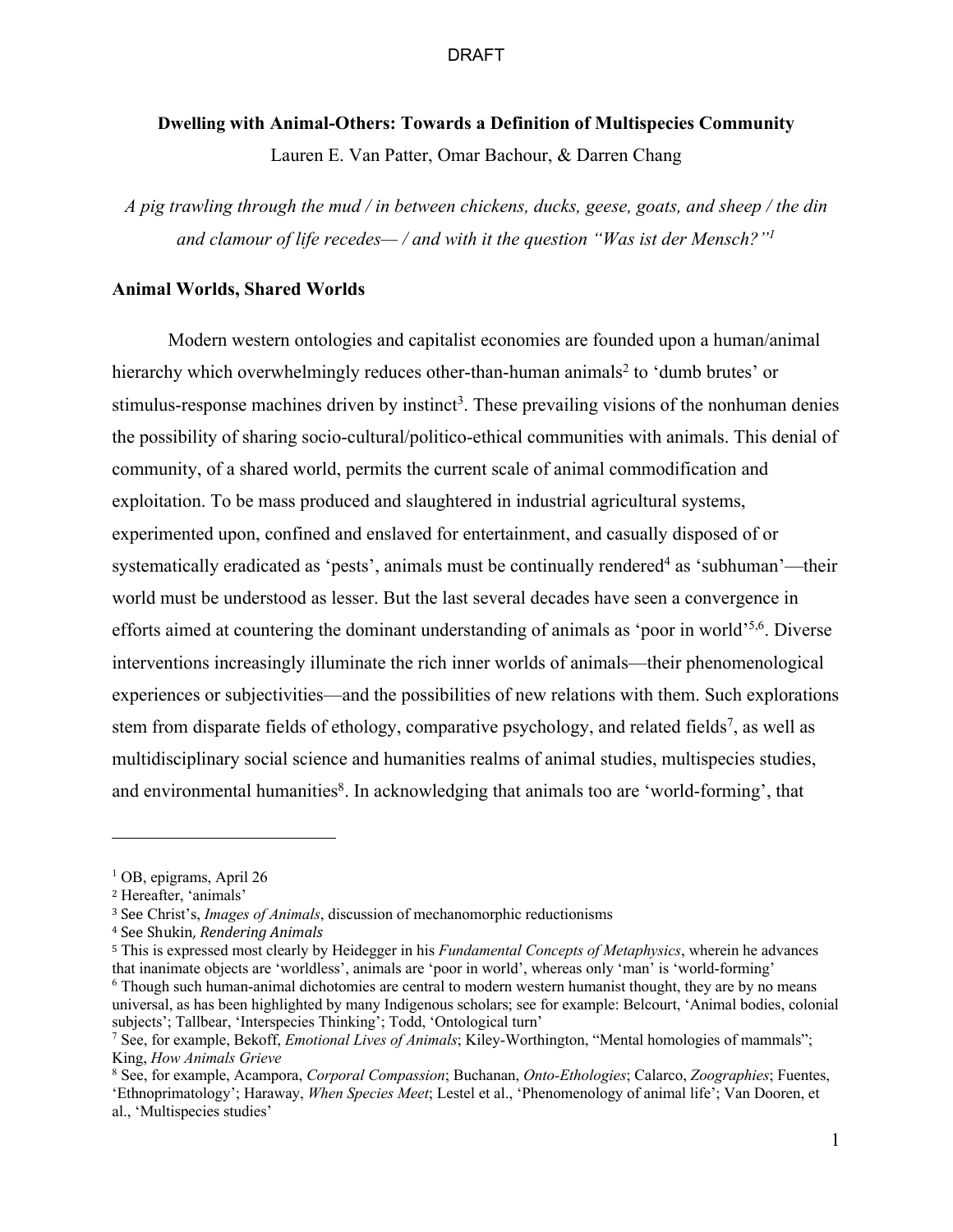they inhabit rich worlds filled with meaning, we can begin to recognize the ways in which they co-shape shared worlds—communities—alongside, or together with, us.

But what does it mean to co-create community with animal-Others and dwell with them, not only in a shared physical environment, but a *social world*? How can we develop an understanding of multispecies community which refuses to reduce animals to our mirror-image but rather preserves their radical alterity? An understanding which refuses a utopic vision of coflourishing based on predefined characteristics rooted in human experience?

To explore these questions, we draw on ethnographic research conducted by our research group in 2018 at VINE (Veganism is the Next Evolution) Sanctuary. In so doing, we engage a number of theoretical interventions, including Ingold's elaboration of dwelling, which understands all beings as "immersed from the start … in an active, practical and perceptual engagement with constituents of the dwelt in world"<sup>9</sup>. In this view, "the world continually comes into being around the inhabitant, and its manifold constituents take on significance through their incorporation into a regular pattern of life activity"<sup>10</sup>. Drawing on this dwelt ontology, we consider the 'world-forming' or meaning-making practices of animals by exploring the processes involved in: inhabiting meaningful homes, through dwelt practices that weave a storied landscape; and negotiating shared sociality, through ongoing embodied performances and practices of enskilment. We conclude that in both the richness of their social relations and their storied experiences, the animals at VINE find themselves *in medias res*, always engaged with a world that continually comes into being around them, opening the possibility for shared topographies of becoming—for community.

# **VINE: A Multispecies Community**

Our multispecies ethnography at VINE Sanctuary was undertaken as part of the ongoing research of the Kingston Interspecies Community (KISC) Working Group, which explores sanctuaries for formerly farmed animals as fertile sites for imagining new frontiers in interspecies justice and community<sup>11</sup>. VINE is situated on 100 acres of hilly terrain in central

<sup>9</sup> Ingold, *Perception of the environment*, 42

<sup>10</sup> Ingold, *Perception of the environment*, 153

<sup>11</sup> See https://animalpolitics.queensu.ca/study/kingston-interspecies-community/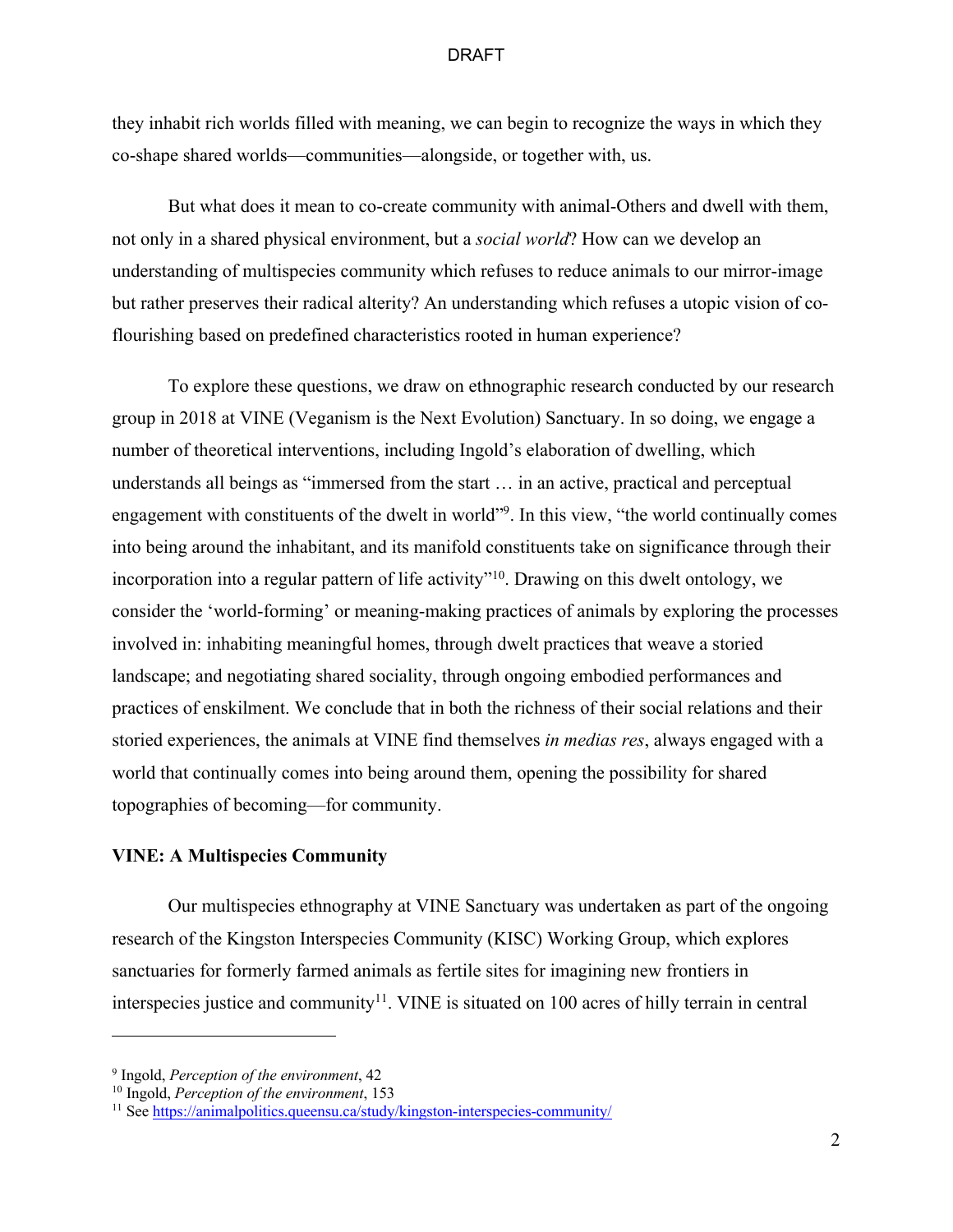Vermont and is a permanent home for three human and over 600 nonhuman residents. Aside from providing care and shelter to animals escaping exploitation amidst the surrounding "topography of enmity"12, VINE explicitly grounds their work "within an ecofeminist understanding of the interconnection of all life and the intersection of all forms of oppression"<sup>13</sup>. This anti-oppressive orientation towards social and ecological justice is reflected in the ethos of VINE's work, including their outreach initiatives in the broader Springfield community and beyond. It also finds expression in the internal relationships amongst the human and nonhuman residents at the sanctuary. Contrary to many sanctuaries, VINE does not segregate animal residents by species, but rather aims to create the "least restrictive environment"<sup>14</sup>, through creative spatial designs and careful introductions and observations. VINE enables enactments of animal agency that challenge human assumptions about their social roles and behaviours<sup>15</sup>.

VINE is composed of three distinct areas. The lower sanctuary—'The Valley'—is home to many birds, along with several humans, dogs, and cats, and comprises a smaller and more familiar house-and-backyard setup. The 'Upper Pasture' is composed of semi-forested craggy hillsides, occupied by a herd of cows who traverse its extent, weaving amongst the trees and summiting its peak. The middle sanctuary—'The Commons'—revolves around an open hoop barn situated amidst rolling pasture, across from a house and surrounded by smaller coops and enclosures. Residents traverse freely in and out of the sand-bedded barn, to the annular pond, and all over the grassy slope. Human community members at the time of our visit included sanctuary co-founder pattrice jones, coordinator Cheryl Wylie, care provider Kevin Cudabac, resident Kathy Gorish, and numerous volunteers. The over 600 animal residents included turkeys, peacocks, cows, chickens, goats, sheep, ducks, geese, emus, pigeons, doves, dogs, cats, and, at the time of writing, one pig. The stories recounted below feature a number of individuals we came to know in particular, including sheep Shadow, pig Valkyrie, alpacas Avalon and his children Domino and Max, cows Autumn and Maddox, and turkeys Paula, Hypatia, Cleopatra, and Fabio.

<sup>&</sup>lt;sup>12</sup> Pachirat, 'Sanctuary', 339

<sup>13</sup> VINE, 'About Us', accessed October 28, 2019, http://vine.bravebirds.org/about-us/

<sup>&</sup>lt;sup>14</sup> Blatter et al., 'Agency in Community'; Donaldson and Kymlicka, 'Farmed animal sanctuaries', 58

<sup>&</sup>lt;sup>15</sup> Donaldson and Kymlicka, 'Farmed animal sanctuaries'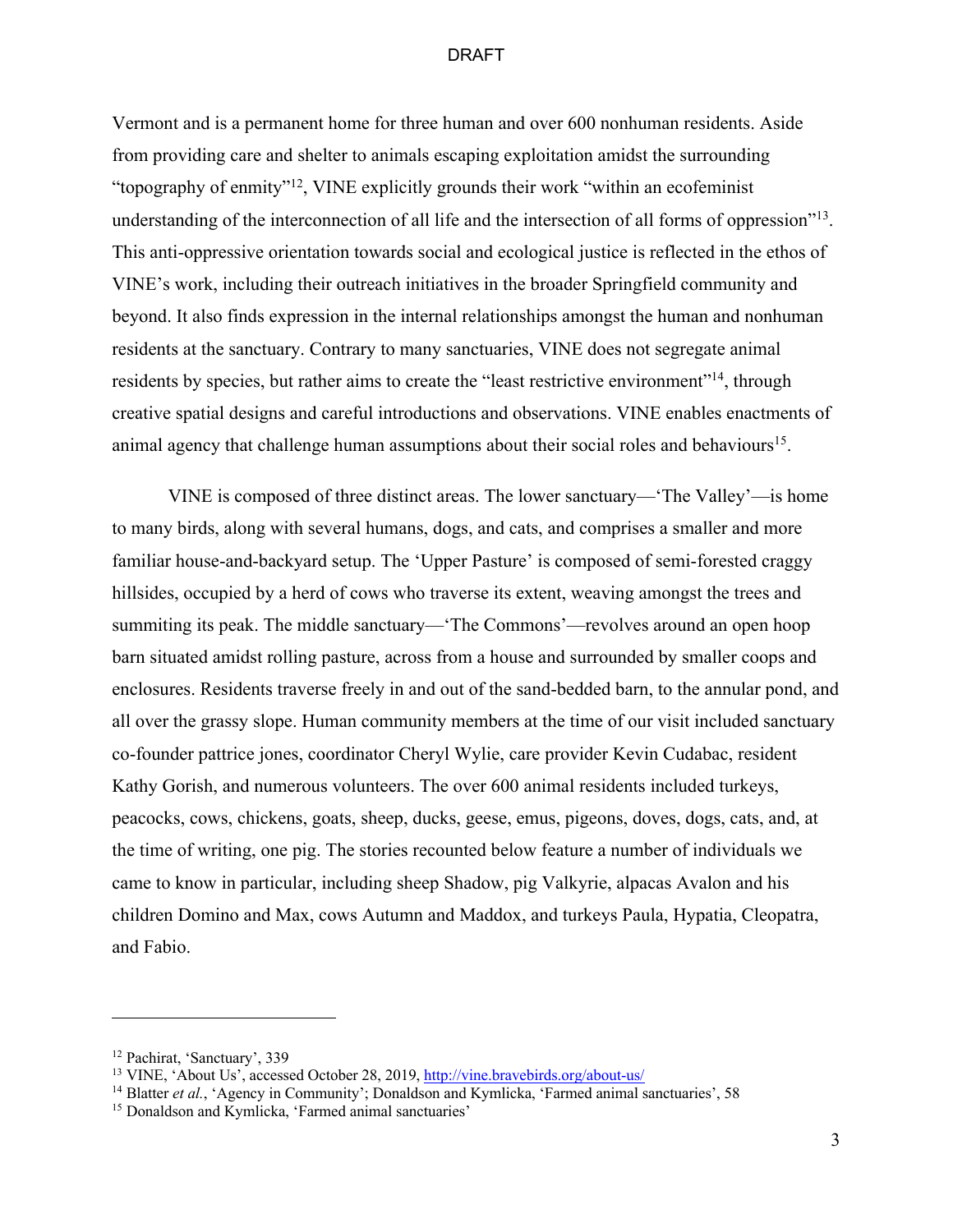# **Multispecies Ethnography, Dwelt Animal Geography, Attunement**

Our multispecies ethnography was conducted by eight researchers from the KISC group who spent four days at VINE in the spring of 2018. Multispecies ethnographic methods explore "contact zones where lines separating nature from culture have broken down, where encounters between Homo sapiens and other beings generate mutual ecologies and coproduced niches"<sup>16</sup>. A number of interventions inspired our research approach. First, Lestel et al.'s 'bi-constructivist' paradigm engages a phenomenological ethology to explore animal lifeworlds and the "coconstitution of place, subjectivity and becoming"<sup>17</sup>. Rather than a mechanistic approach to characterizing animals' *behaviour*, we focused on their *activity*, or meaning-making practices, which "entails interpretation and emplacement"<sup>18</sup>. In so doing, we found helpful Brigstocke and Noorani's delineation of a posthuman 'attunement', involving the "subtle, affective modulations in the relations between different bodies"<sup>19</sup>. We approached our research with an attitude of empathy and openness, becoming attuned to 'more-than-human voices' through our embodied relatings with individual others<sup>20</sup>. Finally, and tying into our grounding in Ingold's writings on dwelling, Johnson's delineation of a 'dwelt animal geography' encourages researchers to engage methods that recognize that animals "dwell in the world in the same processual manner as humans, and allows relationships of understanding to grow between them<sup>321</sup>. By spending time with animals in their spaces, our insights are grounded in "real life sensual engagements" revealing real life sensual experiences"<sup>22</sup>.

While at VINE, we immersed ourselves in sanctuary life, observing and engaging with animal and human residents and assisting with activities such as fence-building, food provisioning, and welcoming new community members. We took written field notes, photographs, and videos, and augmented our glimpses into the lives of animal residents with stories from human co-habitants, staff, and volunteers. We struggled to navigate our positionality

<sup>&</sup>lt;sup>16</sup> Kirksey and Helmreich, 'Multispecies ethnography', 546

<sup>&</sup>lt;sup>17</sup> Lestel et al., 'Phenomenology of animal life',  $129$ 

<sup>&</sup>lt;sup>18</sup> Lestel et al., 'Phenomenology of animal life', 129, italics in original

<sup>19</sup> Brigstocke and Noorani, 'Posthuman attunements', 2

<sup>&</sup>lt;sup>20</sup> Brigstocke and Noorani, 'Posthuman attunements', 3

<sup>21</sup> Johnston, 'Dwelt animal geography', 642

<sup>22</sup> Johnston, 'Dwelt animal geography', 646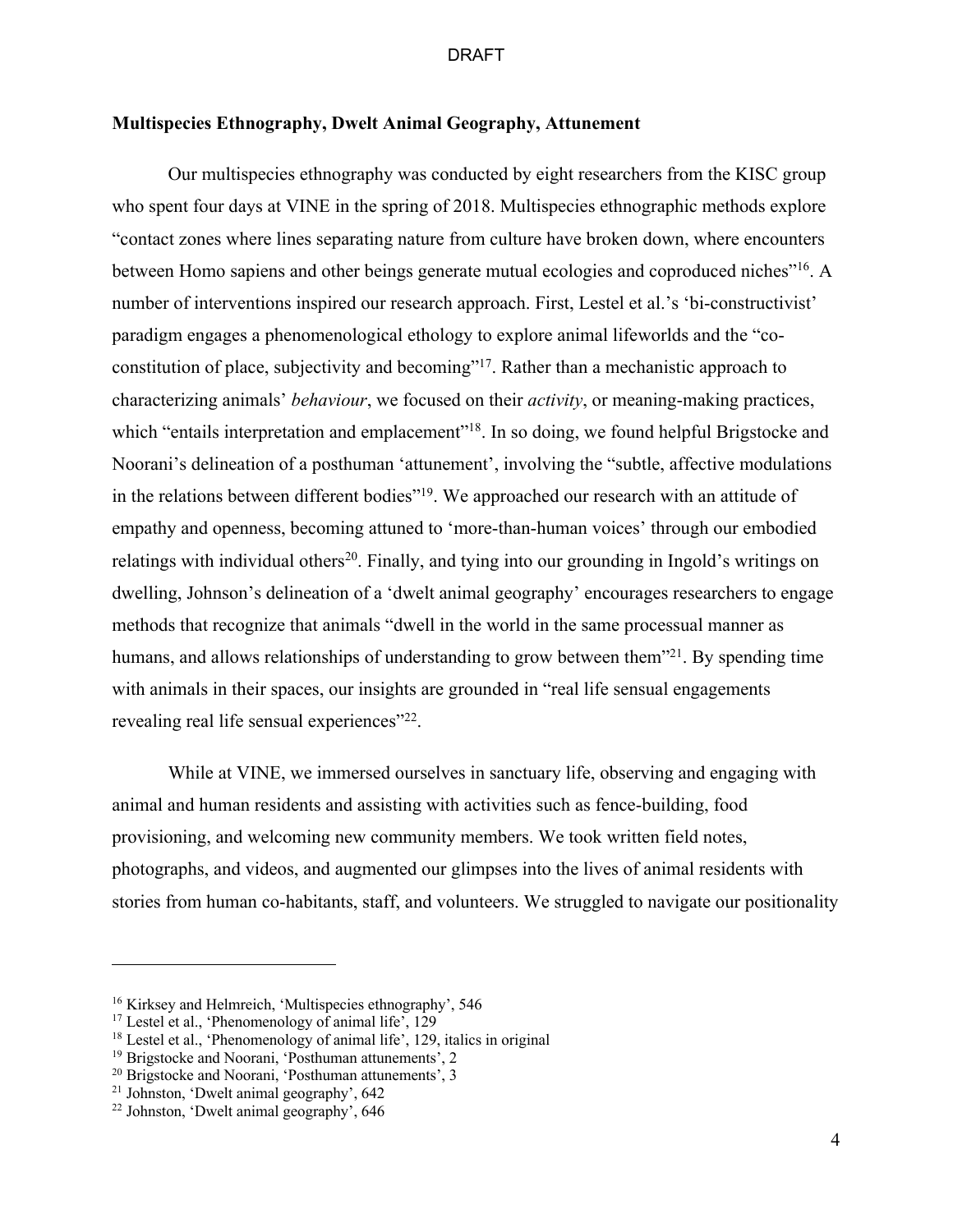as researchers, negotiating the complex ethical and methodological questions of encounter, boundaries, contact, and interpretation. We felt our way through these tensions, both individually, through our own experimentation and intuition, guided by animal residents, and together, through conversations over shared meals. Post-trip reflections, data-sharing, and individual and group qualitative coding provided the groundwork for this reflection. We have chosen to feature excerpts from our field notes in an effort to foreground the animals we encountered at VINE and acknowledge them as active participants in knowledge production, rather than presenting abstract theorizing divorced from the lives and experiences of actual animals<sup>23</sup>. In what follows, we draw on these empirical accounts to explore the dynamic topography of becoming enacted at VINE through a consideration of the meaning-making practices of animal residents in terms of their inhabitation of a storied landscape and their experience of emergent sociality born of ongoing negotiations, performances, and enskilment. In acknowledging the rich shared worlds of animals, we begin to glimpse the ways in which nonalienated meaning-making practices and respect for alterity give rise to the possibility of multispecies community.

# **Inhabiting Meaningful Homes: Weaving a Storied Landscape**

In exploring the more-than-human world-forming practices at VINE, we begin by considering the significance of community as *emplaced*, recognizing that becoming-with fellow beings is entangled with processes of place-making. Following van Dooren and Rose, we understand place-making as akin to storying. By foregrounding the "embodied, situated, kinetic and narratival nature of place"<sup>24</sup>, we emphasize the ways in which animals do more than occupy space, they inhabit meaningful homes<sup>25</sup>. Residents' storied experiences unfold within rhythms of daily routines and movements through territories, appropriations of sanctuary spaces, and

 $^{23}$  Empirical observations recounted herein stem from the fieldnotes of the eight members of our research team: Omar Bachour (OB), Charlotte Blattner (CB), Darren Chang (DC), Sue Donaldson (SD), Will Kymlicka (WK), Agnes Tam (AT), Lauren Van Patter (LVP), and Ryan Wilcox (RW) 24 van Dooren and Rose, 'Storied-places', 2

<sup>25</sup> Building on Ingold, *Perception of the environment*; Barua, 'Bio-geo-graphy'; Van Patter and Hovorka, ''Of place' or 'of people''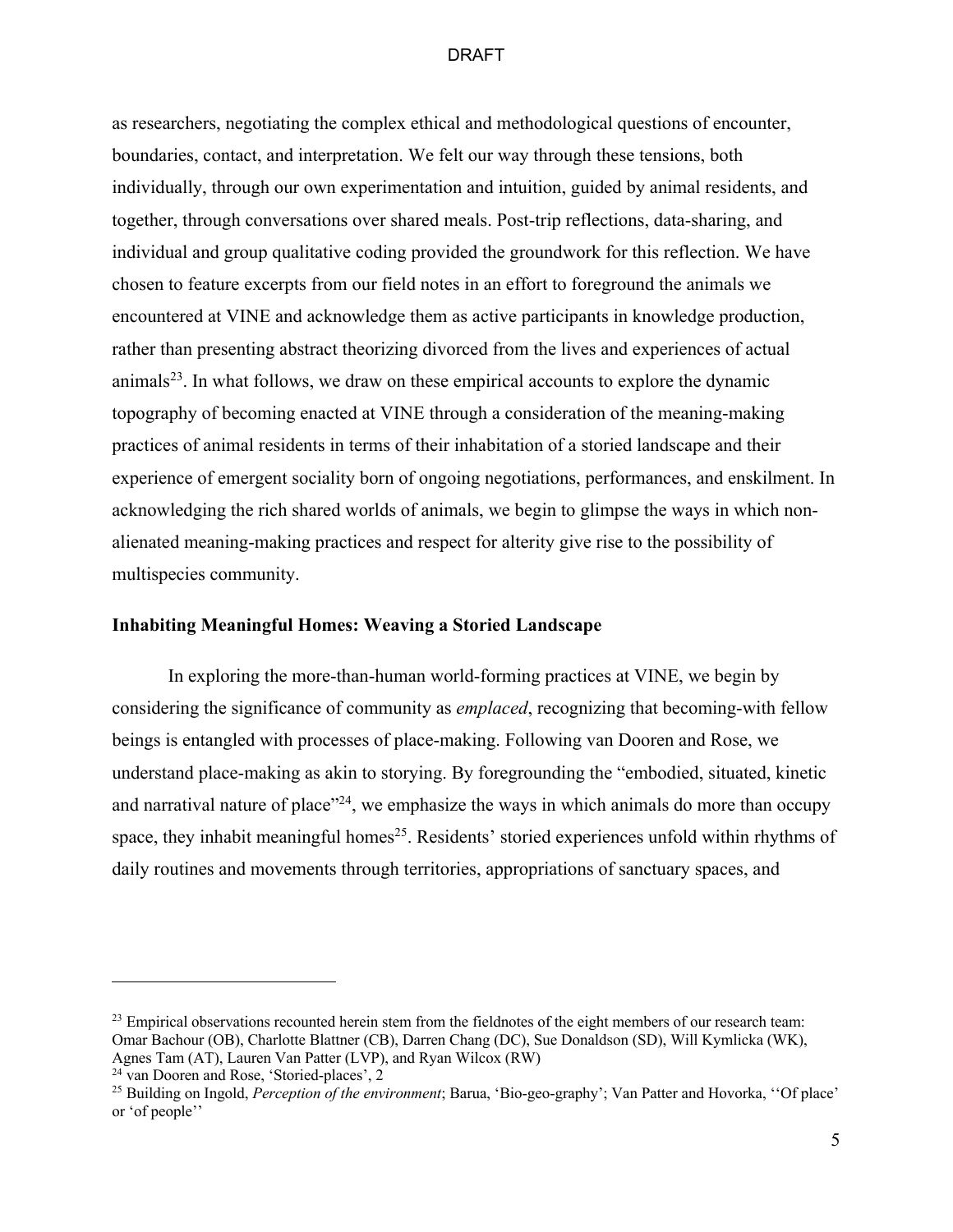ongoing processes of meaning-making through which affective relations with the landscape and other individuals—emerge.

 Stories that reveal habits, trails, and rhythms of daily life illumine the shape and feel of territories as residents traverse VINE's landscape. Rather than viewing 'territory' in reductive, behaviourist registers, we follow Lestel *et al.* in understanding it as "the collection of greater and lesser intensities and rhythms formed by meaningful inhabitation and activity; it is the extension of the self and lifeways of the animal"26. In the semi-wilderness of the upper pasture, the cows "*are as close to feral cows as you will see. They are out on many acres, in roughly cleared craggy mountainous terrain where they are free to roam as they please*"27; "*they're like deer, and will go into the forest/ trees in sunny weather*<sup>228</sup>. As we explored the terrain, we found ample "*[e]vidence (cow pats and footprints) that cows roam all over the upper pasture*"<sup>29</sup>:

"*Cows in the upper sanctuary seem to enjoy, and fully utilize, the freedom to traverse (i) the cleared pasture (all the way to the sanctuary peak), and (ii) the parts of the surrounding woods they are able to access. Rarely will they be found in the barn. As a result, making sure all the cows are accounted for at day's end can sometimes take up hours of Kevin's time*"30

For these individuals, the freedom to explore, to move across a varied landscape, opens up possibilities for becoming bovine in ways that are denied to the vast majority of cows subjected to industrial farming practices. It is a performance of ferality, of wild ungulate, enacted as warm bodies seek dappled shade, and cloven hooves cling to jagged rock. These movements also constitute a means of becoming at home, as "territory is known by its margins and bounds, by places to eat, to bed down, or to linger, by muster points, and according to networks of paths"<sup>31</sup>.

So, too, are territories enacted in the middle sanctuary:

<sup>26</sup> Lestel *et al.*, 'Phenomenology of animal life', 143

<sup>&</sup>lt;sup>27</sup> LVP, fieldnotes, April 25, from pattrice

<sup>28</sup> LVP, fieldnotes, April 28, from Kevin

<sup>29</sup> SD, fieldnotes, April 26

<sup>30</sup> OB, fieldnotes, April 28

<sup>&</sup>lt;sup>31</sup> Lorimer, 'Herding memories', 501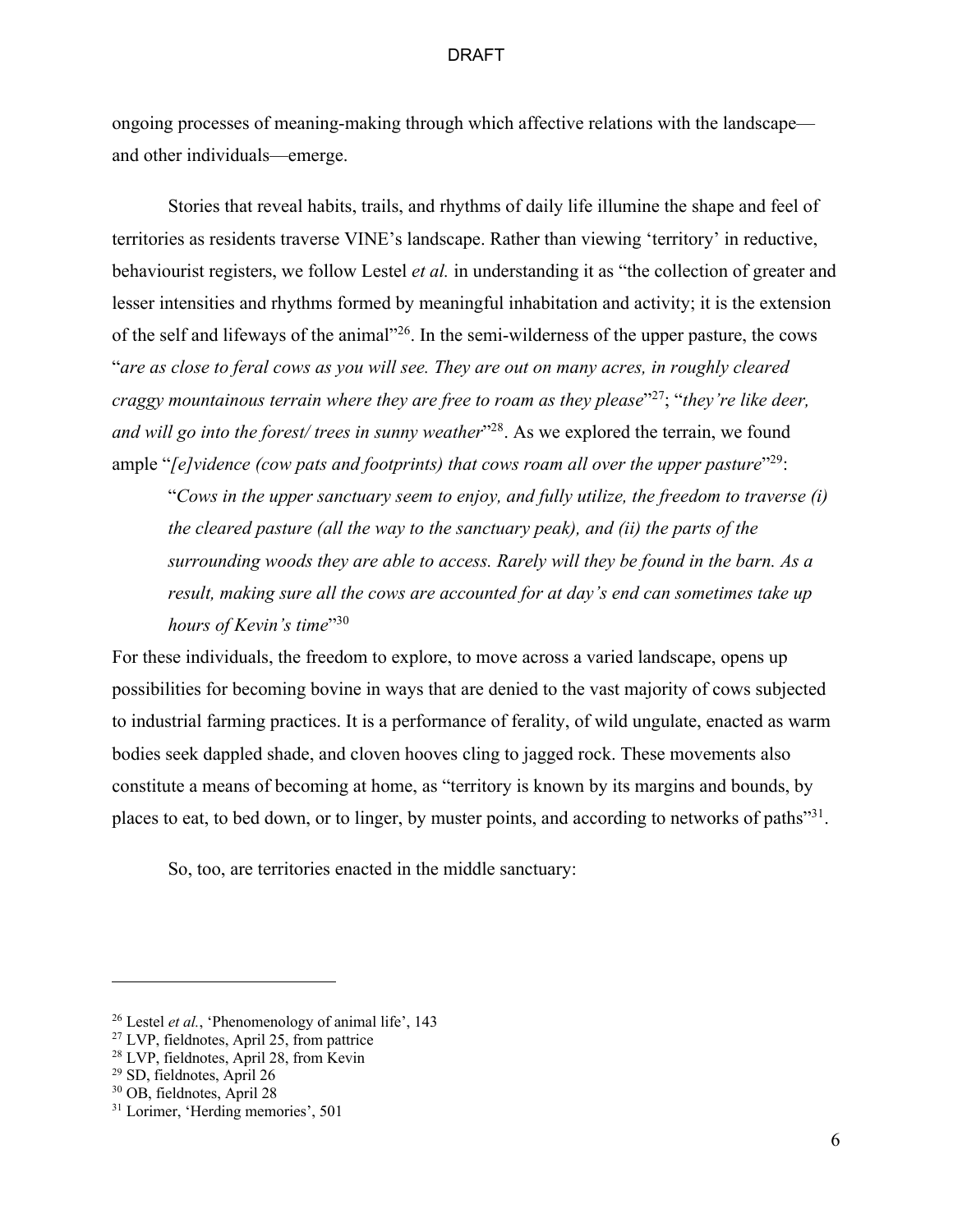*"Sheep group did a morning round of grazing at the lower pasture near the alpacas, then returned to upper area near the pigeon house to rest. Kathy says they usually do two grazing rounds: once in the morning once in the afternoon"32*;

"*the sheep (except for Shadow and Lamby) are all up on the straw pile behind the trailer, six lying down, two standing. Eating hay, chewing, resting, eyes closed in the sun. Yesterday when [it was] rainy they were in the barn, today [there is] nice weather and it seems to be more active outside*"<sup>33</sup>.

Patterns of foraging and rest, undertaken individually or collectively, give a feel for the everyday practices of place-making central to communal dwelling, as bustling commotion surrounding food or fair weather gives rise to quiet contentment in moments sheltered from the afternoon drizzle, or savouring the streaming sunlight of early spring.

 In exploring residents' storied experiences, we attend to processes of meaning-making through which affective relations with the landscape, and other individuals, emerge. In a dwelt ontology meaning is "immanent in the relational contexts of people's practical engagement with their lived-in environments<sup>"34</sup>. As we move about our daily activities, we become at home through micro-scale relatings of feeling body and worldly substrate:

"*[Valkyrie] moves to a smaller stall where she shovels around a lot of hay, and makes a nest. This takes several minutes until it's in a shape she likes. Once done, she lies down and rolls herself in*"35;

"*around six hens and two roosters were having a communal dust bath, rolling on their sides, scratching with their feet, pecking at the ground and throwing dust up with their feathers*"36.

Through such practices, experiences of comfort and familiarity are cultivated, replete with spatial and temporal significance:

<sup>32</sup> DC, fieldnotes, April 27

<sup>33</sup> LVP, fieldnotes, April 28

<sup>34</sup> Ingold, *Perception of the environment*, 168

<sup>35</sup> CB, fieldnotes, April 28

<sup>36</sup> LVP, fieldnotes, April 26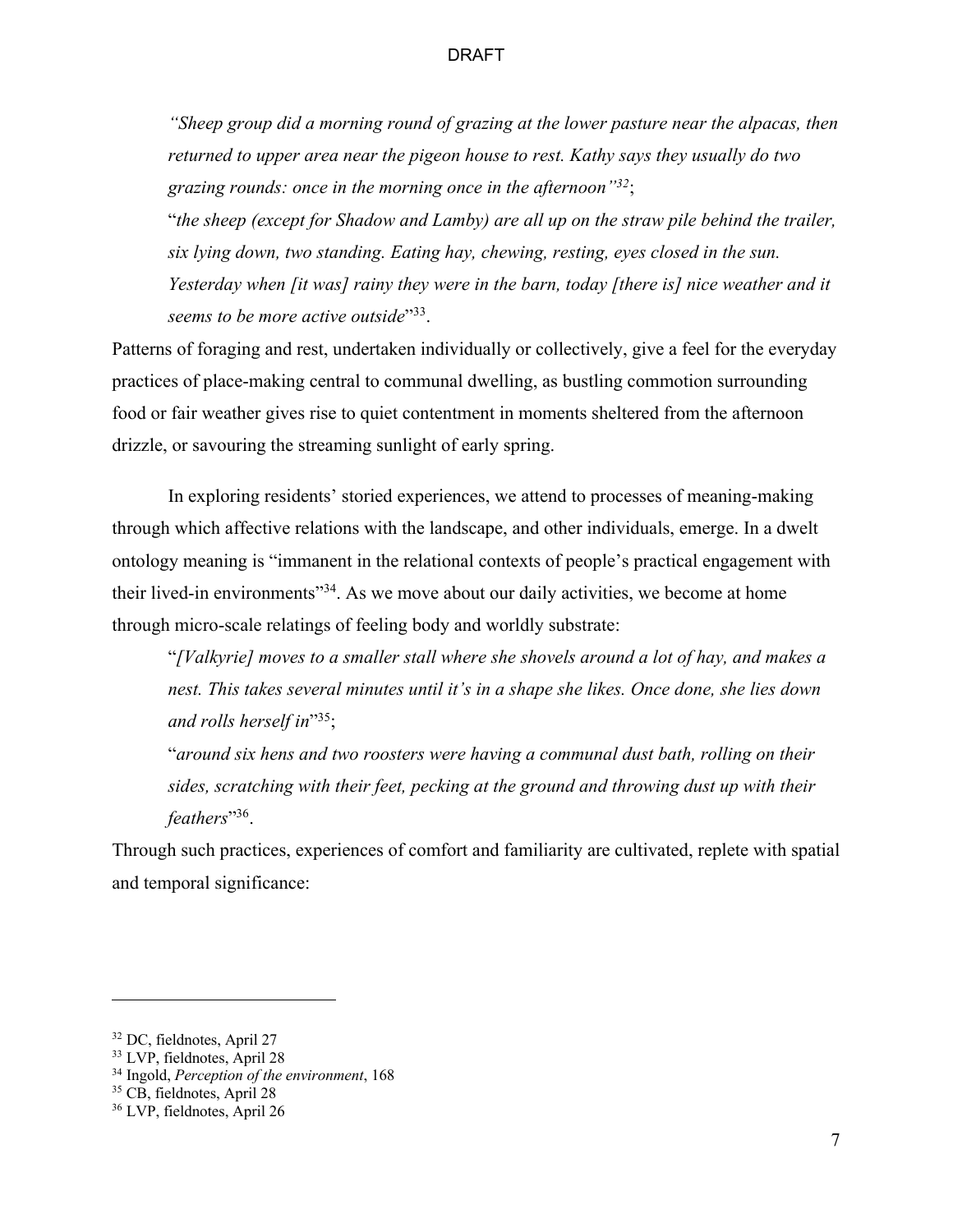"*Autumn… does not like to eat with the other cows. She waits for them to finish and exit the barn before making her way to Cheryl, who also knows to wait for her. This daily routine has fostered a unique affective bond between the two*"37.

For Autumn and Cheryl, and many other residents, emplaced routines can be thought of as dwelt rituals. In a lifeworld as complex and varied as VINE, such rituals are innumerable. While many involve interpersonal relations, others centre on connections to certain sanctuary spaces or features:

"*Shadow is in her 'favourite spot' behind the truck. Kathy and Cheryl laughed because she's usually behind the truck but while it's in a different spot. Now the truck isn't in its regular spot but she's still lying behind it. So apparently her favourite spot is behind where[ever] the truck is*"<sup>38</sup>.

Expressions of personal preferences highlight the affective dimensions of place-making as a more-than-human experience. Animals too are "inhabitants of a world in continual emergence, brought about through embodied, experiential movement and dynamic social relations"39. Certain spaces, features, and routines become meaningful to sanctuary residents as they learn about, are affected by, and cultivate meaning through engagements with a storied landscape.

Stories of becoming at home can also be woven from signs of appropriation wherein sanctuary spaces are shaped by residents to suit their needs and desires. These acts of appropriation sometimes result in unexpected practices:

"*Squeaker, a small dexterous chicken, has a well-known habit of squeezing under the*  'cantina' (the small chicken coop by the pond behind the central barn) where seeds, which the others cannot reach, have slipped through the floor cracks<sup>"40</sup>; "*Mirana, a 'very tough,' lithe goat repeatedly gets into the main hay barrel, where she has access to the fodder from within, while the goats feeding on the outside express puzzlement at the shifting hay!*"41

<sup>37</sup> OB, reflections April 28, based on SD's discussion with Cheryl: SD, fieldnotes, April 28

<sup>38</sup> LVP, fieldnotes, April 27

<sup>39</sup> Barua and Sinha, 'Animating the urban', 13

<sup>40</sup> OB, fieldnotes, April 28

<sup>41</sup> OB, fieldnotes, April 28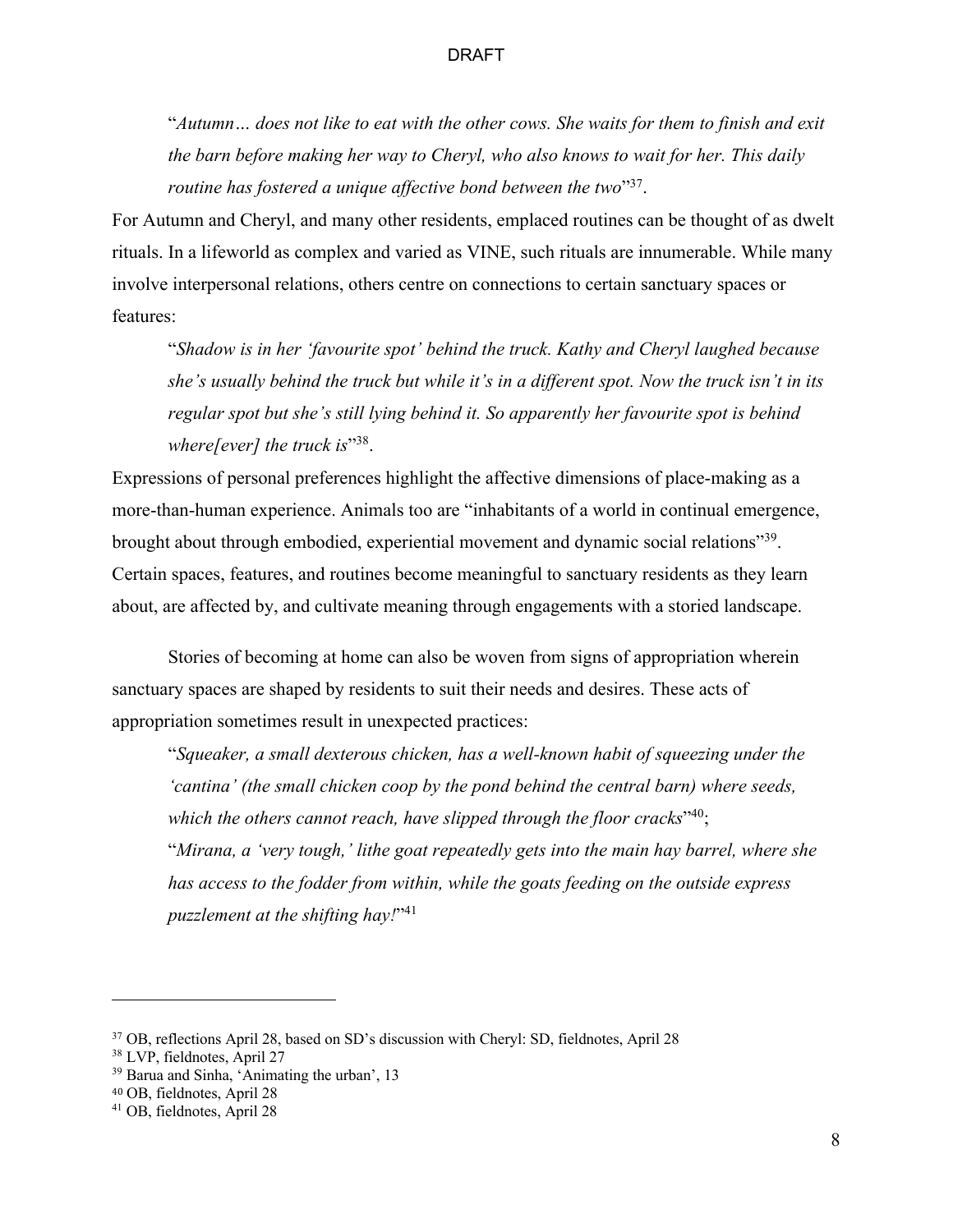Squeaker and Mirana surprise human (and non-human) residents and visitors by transgressing expectations, using their bodily attributes to take advantage of spaces and resources in ways that others cannot. The embodied agencies of animals are highlighted in these acts, which subvert expectations about how individuals will engage with human-built structures and access provisioned food. Through these acts of appropriation, the meanings of spaces and landscape features are reshaped by residents:

*"three geese: Rosalind, Alex, Tapanga... prefer to bathe in round bucket closest to the door we saw them in yesterday; it's supposed to be for drinking but that's where they like to bathe; they could go down to the pond but then they would be bothered by others; in the bucket they have privacy"42*.

Through repeated use, the drinking water tub becomes a place of privacy for the bathing geese, separate from the busier pond. Others similarly carve out spaces of seclusion removed from the bustle of the broader sanctuary:

"*The gated enclosure in the right-hand corner of the barn has been taken over by three goats, who prefer the privacy of the pen to the open commons*"43.

For Bishop, Mirana, and Whisper, the wet Vermont springs and endless mud are a blight for hooves evolved, half a world away, for drier, harder earth. The goats have transformed the area behind the gate into a place of safety and rest, suited to their needs in their reduced mobility. As VINE residents engage with features of the landscape, one can begin to see the ways in which animals participate in the production of sanctuary space, shaping meanings through ongoing acts of storying through which the history of VINE as a community is written. These transformational relations, rather than premeditated acts carried out by an internal intentionality upon an external world, are emergent in ongoing organism-environment relations<sup>44</sup>. As we think, feel, learn, and act we both shape, and are shaped by, our surroundings. The sanctuary is not created by humans for occupation by animals, but rather individual and collective practices of becoming at home are generative of the sanctuary itself.

<sup>42</sup> LVP, fieldnotes, April 26, from Kathy

<sup>43</sup> OB, fieldnotes, April 25

<sup>44</sup> Ingold, *Perception of the environment*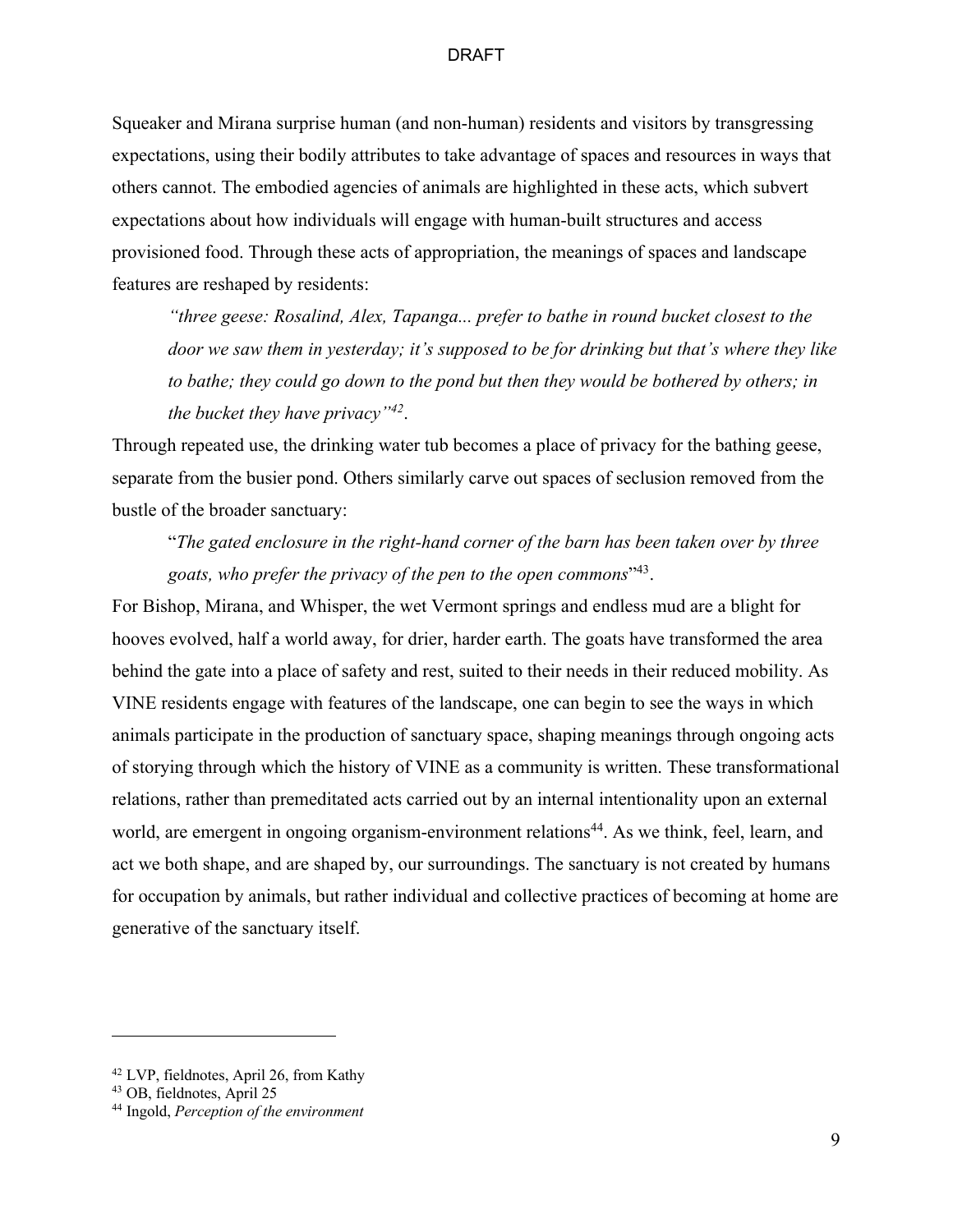Through these stories, the ongoing process of "meaning-making that connects the lives of living beings to the worlds they inhabit"<sup>45</sup> are illuminated. Viewing the landscape not only as a place of shared histories, but as emergent through embodied relations attests to animals as active agents in spatial production, challenging their presumed inability to appropriate their environments, to forge a home through dwelt engagements<sup>46</sup>. The ways in which animals use or modify space (re)produces new knowledges and behavioural patterns that iteratively influence ongoing social relations. Explorations into place-making help us to understand the level of richness in community members' day-to-day lives, and how the structuring of their lived environment affects their phenomenological experiences. The storied landscape of VINE emerges through animals' trials and trails, motivations and movements. Familiar routes are imprinted onto the land as paths of daily grazing, worn passages from pond to barn, bale feeder to road to fence. As earthen hollows are shaped by the brushing feathers of dust bathing chickens, and snout-moulded muddy furrows follow in Valkyrie's wake, as we follow trails that weaves across the landscape, forged by feet varied in shape and size, we can see, interwoven within the landscape itself, a story of being together, of community.

# **Negotiating Shared Sociality: Embodied Performances & Enskilment**

Along with considering the place-making practices through which animals' worlds emerge, we can ask how meaning is generated in relation with others through ongoing, embodied negotiations, performances, and practices of enskilment. Residents' daily lives are composed of myriad social arrangements and relations. For individuals dwelling in certain sanctuary spaces the chickens in the lower sanctuary, the cows in the upper pasture—relations are largely intraspecific $47$ :

*"In the upper pasture. Majority of cows at closest bale feeder; two pairs of cows lounging off to opposing sides; two 'loner' cows; rest at second feeder... Brown cow (without horns) uses head to manoeuver under the neck of another cow. They give up* 

<sup>45</sup> van Dooren and Rose, 'Storied-places', 4

<sup>46</sup> Barua and Sinha, 'Animating the urban'

<sup>&</sup>lt;sup>47</sup> Though of course our world is invariably a multispecies achievement, and cows in the upper pasture regularly share the space with wild deer, turkeys, and many other species who move through the landscape; this raises interesting questions about how community-members come to be defined within a context such as a sanctuary, which is beyond the scope of this exploration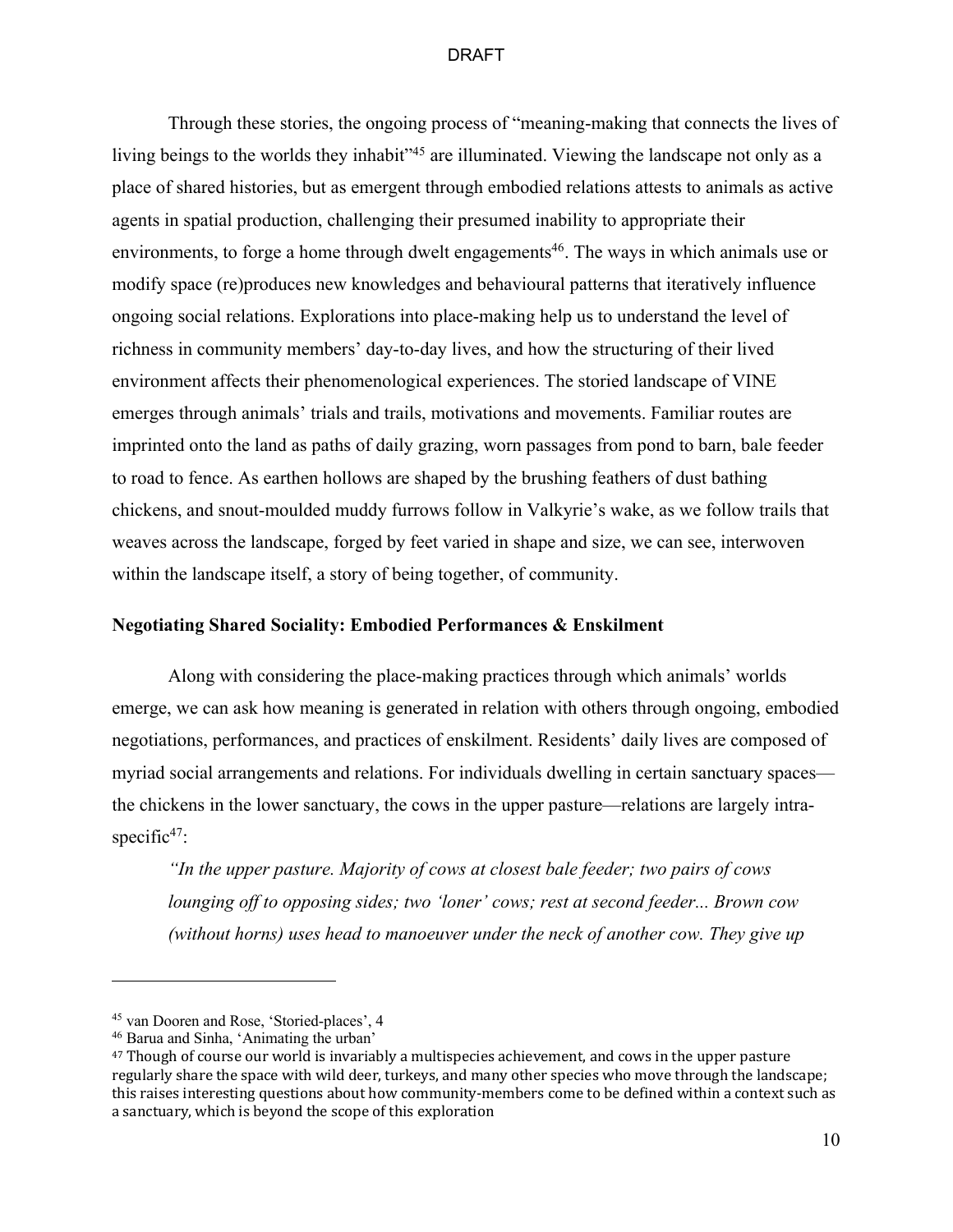*space. 'horn tap' from brown cow. As one cow was moving to another feeder, they stopped immediately in front of the horned cow (because they saw me?). Brown cow fairly gently taps cow with their horns to say 'keep moving'. Cow takes that as cue to proceed. White faced cow licking the face of black cow with thick white band"*48.

In these maneuverings of heads and horns, gestures of grooming and affection, and cues to carry on or to cede space, we can see sociality as emergent in subtle, ongoing, embodied negotiations between residents. For most individuals, especially those who dwell in The Commons, sociality is a rich inter-species affair:

*"small grey ill goat in corner is up, turning in circles on her elbows, pawing at the straw,*  rearranging to lie back down next to large white goat; many chickens around them, *maybe it's warm next to the goats? One medium red chicken perched on the back of the large white goat"49;*

*"three goats were inside behind the gate again, the dark grey goat rubbing his face against an upright wooden pallet; they are chewing slowly, eyes mostly lidded, looking very relaxed; they are surrounded by three/four grooming (preening) red hens and Paula (turkey), also grooming"50.*

Within this setting the majority of our observations reflect a rhythm of peaceable cohabitation as residents spend time resting, eating, grooming, playing, and generally moving about their daily routines while in the company of many diverse others. But inevitably, at times, relations are fraught with tension:

*"One chicken chases another across 'geese territory'. One goose immediately stands in the chaser chicken's way and voices up. The chaser chicken goes into one direction; the chased chicken to another. Geese sit down again, but this time no sleeping; their heads are up, they're alert"51.*

Negotiations in shared spaces require effective communication of intentions, desires, and dissent as, in coming together, individuals "exercise creativity in transcending their species-specific immersions and forming interspecies associations and bonds<sup>352</sup>. In being with the residents, one

<sup>48</sup> RW, fieldnotes, April 28

<sup>49</sup> LVP, fieldnotes, April 25

<sup>50</sup> LVP, fieldnotes, April 28

<sup>51</sup> CB, fieldnotes, April 28

<sup>52</sup> Lestel *et al.*, 'Phenomenology of animal life', 135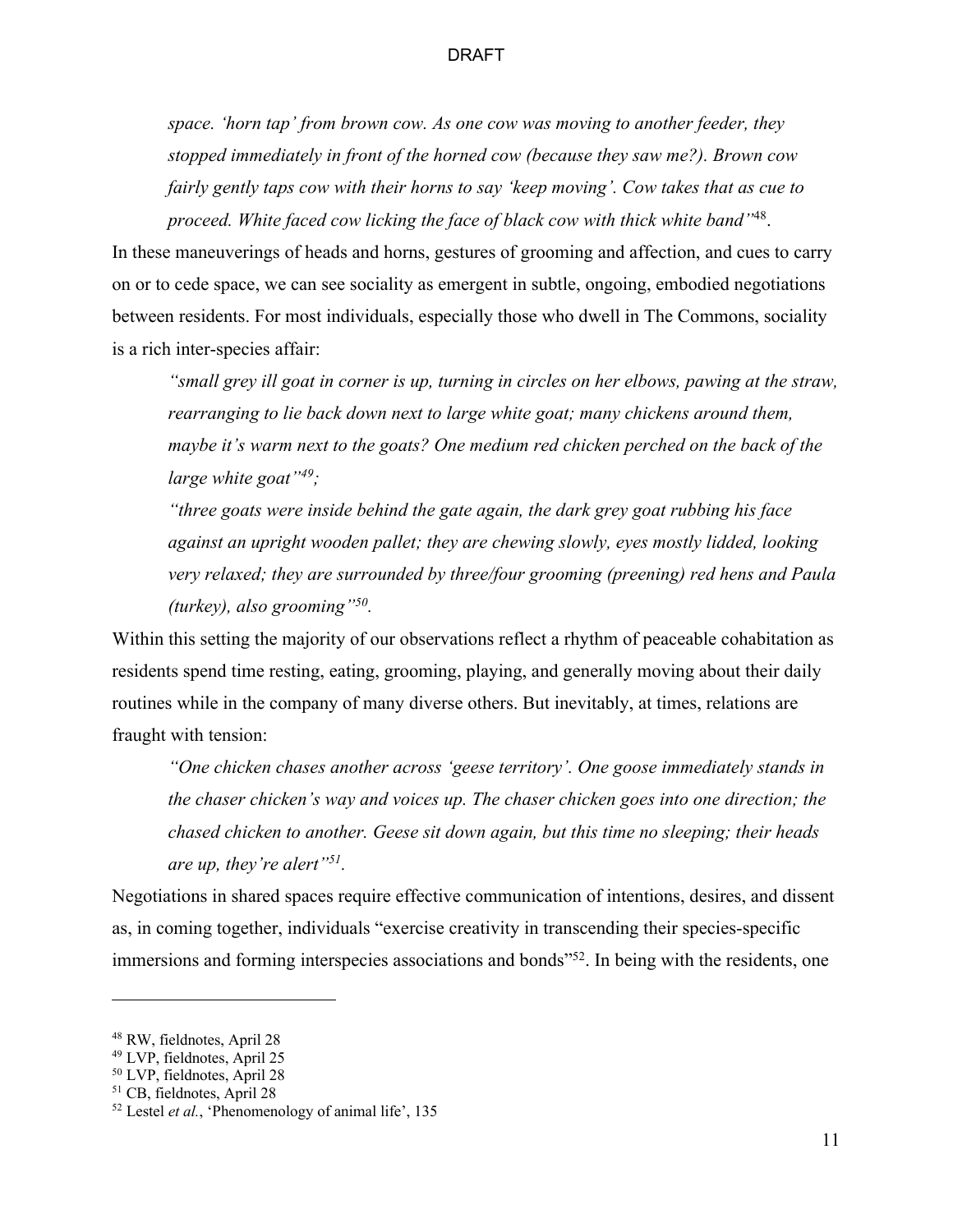can feel the subtle affective shifts, as a calm sense of peace gives way, temporarily, to curiosity, surprise, or sudden confrontation. These observations of everyday embodied interactions provide glimpses into what it means to dwell together in multispecies community.

As residents participate in interactions that cross species divides, experiences, alliances, and identities emerge performatively, enacted through embodied relatings that, at times, produce surprising configurations. Some individuals, including several of the turkeys, transgress expected behaviours through interspecific expressions of desire:

*[Shadow] walked right up to Paula, jostling her. Paula didn't move, she stayed crouching down. Shadow started lipping at her back, then pulling at the feathers near her*  left wing. She still didn't move or protest. Shadow mouthed at the feathers at the back of *Paula's head/ neck, and Kathy shooed her away from doing that. Cheryl and Kathy said Paula was doing that because it was mating season – the posture of crouching/ hunkering down, wings slightly spread to the sides is presenting. She was presenting to Shadow, and apparently to [cows] Scotty and Coco earlier.* 53

Paula was not the only turkey to exhibit such unlikely performances, as, on several occasions, human-oriented Fabio milled amongst us, displaying in an effort to capture our attentions. But boundaries are also policed, as certain social proclivities transgress the sensibilities of other residents:

*[alpaca] Domino loves the pig. Valkyrie only lets Domino touch her; this makes Avalon angry, he's the 'disapproving father' and will break them up when he sees it*. 54

According to the patriarch Avalon, affection for pigs, or perhaps Valkyrie in particular, is an inappropriate performance of alpaca—a line which requires discipline to maintain in the case of his son.

It is common practice in many sanctuaries to separate residents spatially along species lines<sup>55</sup>, a move revealing an underlying essentialism in assumptions about behaviours and preferences for intra-specific sociality. Along with the accounts above, our experiences with Shadow in particular trouble these assumptions, illustrating what is lost when the potentials for

<sup>53</sup> LVP, fieldnotes, April 27

<sup>54</sup> LVP fieldnotes, April 28, from Kevin

<sup>55</sup> Donaldson and Kymlicka, 'Farmed animal sanctuaries'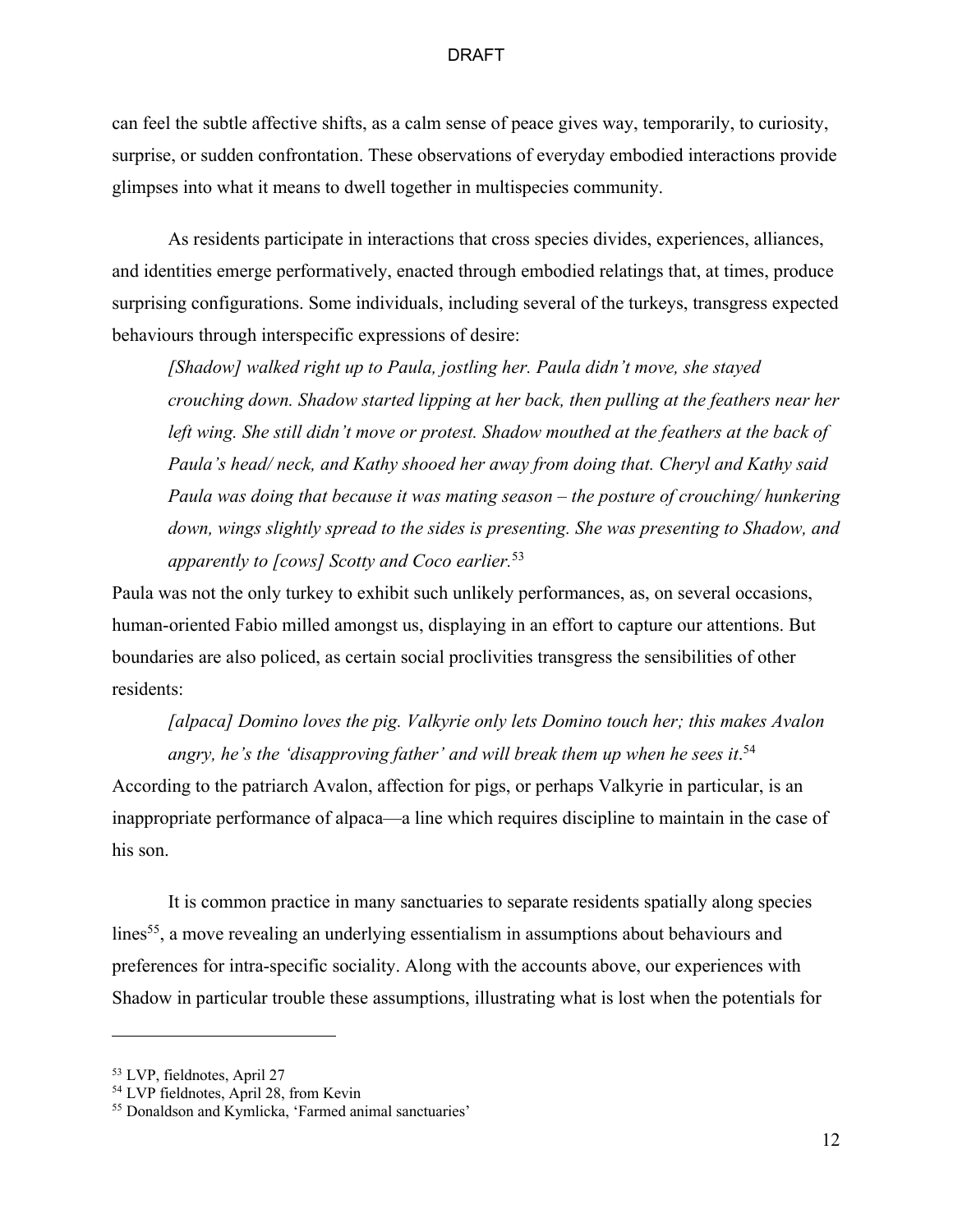animals to cultivate meaning within a more spacious possible community are foreclosed. Upon arrival in The Commons our first day, eager and unsure what to expect, we were greeted by a young sheep:

# *Shadow followed us around, galloping along the trail as part of the group (playful/ joyful), kicking up heels, prancing.* 56

We learned that Shadow rarely spends time with her fellow sheep, preferring to associate with members of many other species rather than integrating with the flock. VINE care provider Kevin reflected that Shadow is naive in a beautiful way: a universal individual who socializes with everyone rather than being part of any particular 'clique'. She has particularly close associations with the three alpaca residents, which has caused her to be referred to by her human friends as an 'alpeep':

*she hangs out mostly with alpaca Max (with the brown head); he sticks with her often, checks out where she is, looking after her is his 'job'; (while we were standing with Shadow and Kathy was explaining about Max, she pointed and we could see him down the hill ~100 feet away lying down, but craning his head up and moving it side to side, obviously keeping an eye on us) he came up near us while she was with us; later they were both around the left side of the barn57*.

These social relations create complications, impacting decisions pertaining to Shadow's spatial access:

*Shadow still gets stalled at night next to Valkyrie the pig; they're worried that she's not part of the flock enough to trust to keep her out, that she will be protected if something happens… so she is fed and stalled each night; her and Valkyrie also hang around together outside; both are "outsiders" so connect.* 58

In enacting her unique identity—in becoming 'alpeep'—Shadow is excluded from certain privileges of the sheep community; namely safety in numbers and protection against the threat of predators. But along with exclusion comes opportunity. A universal individual, not limited to one group, the social world Shadow has cultivated includes time spent with cows, an outsider's camaraderie with pig Valkyrie, and a close friendship with alpaca Max. Viewing species

<sup>56</sup> LVP, fieldnotes, April 25

<sup>57</sup> LVP, fieldnotes, April 26

<sup>58</sup> LVP, fieldnotes, April 26, from Kathy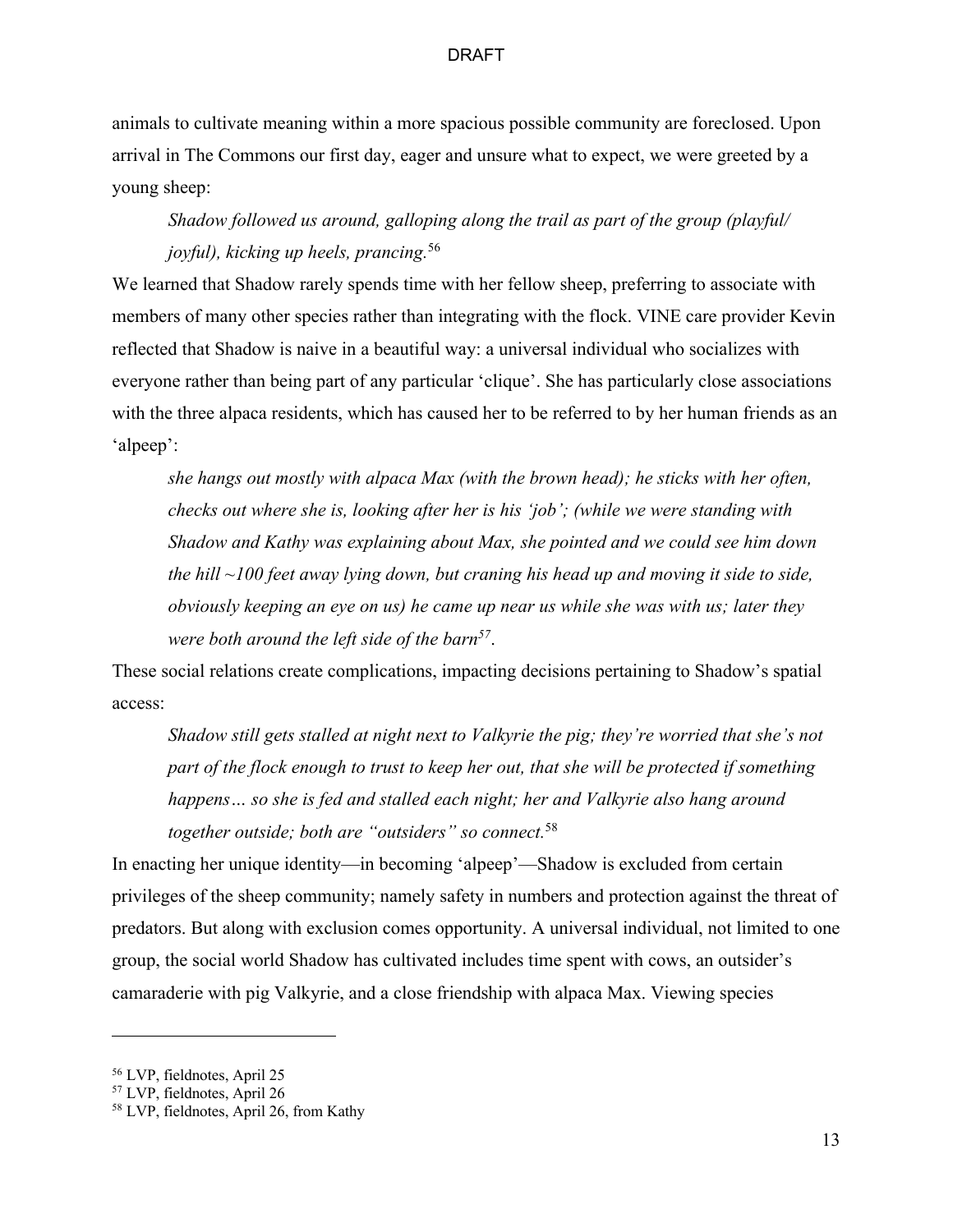relations as performative challenges essentialist notions of genetically predetermined behaviours and associations, rather foregrounding the "relational emergence of animal identity and experience"<sup>59</sup>. Within such a view, co-shaped 'Ethea' reflect processes of "differential biosocial becomings"60, replete with meaning.

Negotiating these relations requires ongoing labours of communication and can be thought of as a process of 'enskilment', representing "the embodiment of capacities of awareness and response by environmentally situated agents<sup>"61</sup>. Approaching animals' practices through the frame of enskilment gives us a more nuanced view of multispecies sociality, wherein asking questions about animals' knowledges can foreground individuality and experience, overcoming the tendency to generalize behaviours and capacities based on species membership<sup>62</sup>. At VINE, newcomers from a variety of backgrounds become initiated into the practices of multispecies dwelling by learning from other residents: "*Over time, cows learn from other cows not to run in the barn*"63; "*cows and sheep seem to quickly look to others for the norm*"64. This process of social enskilment is not unique to mammalian residents. During our second day at VINE, the sanctuary was joined by 35 new chickens, rescued from intensive confinement. We assisted in welcoming them to 'Wayne's World', a sizeable enclosure with a coop, a spreading cedar in one corner, and a number of galliforme and anseriforme residents. We witnessed their first tentative steps on soil and grass, their first experience of wind ruffling feathers,

*amazed at how calmly and quickly they started wandering around and pecking at the ground when [we] scattered feed… [they] didn't seem to mind at all about the other chickens, roosters, ducks, and turkeys wandering amongst them (and humans)...it took a while (over 20 minutes) for them to figure out how to drink at water bucket with cylinder; they had only drunk from nipple water dispensers before. A chicken who was already there (resident) was drinking; they said residents will teach newcomers how to drink;* 

<sup>59</sup> Hovorka, 'Feminism and animals', 7

<sup>60</sup> van Dooren and Rose, 'Lively ethography', 81

<sup>61</sup> Ingold, *Perception of the environment*, 5

 $62$  Barua and Sinha, 'Animating the urban'

<sup>63</sup> WK, fieldnotes, April 30

<sup>&</sup>lt;sup>64</sup> LVP, fieldnotes, April 26, from pattrice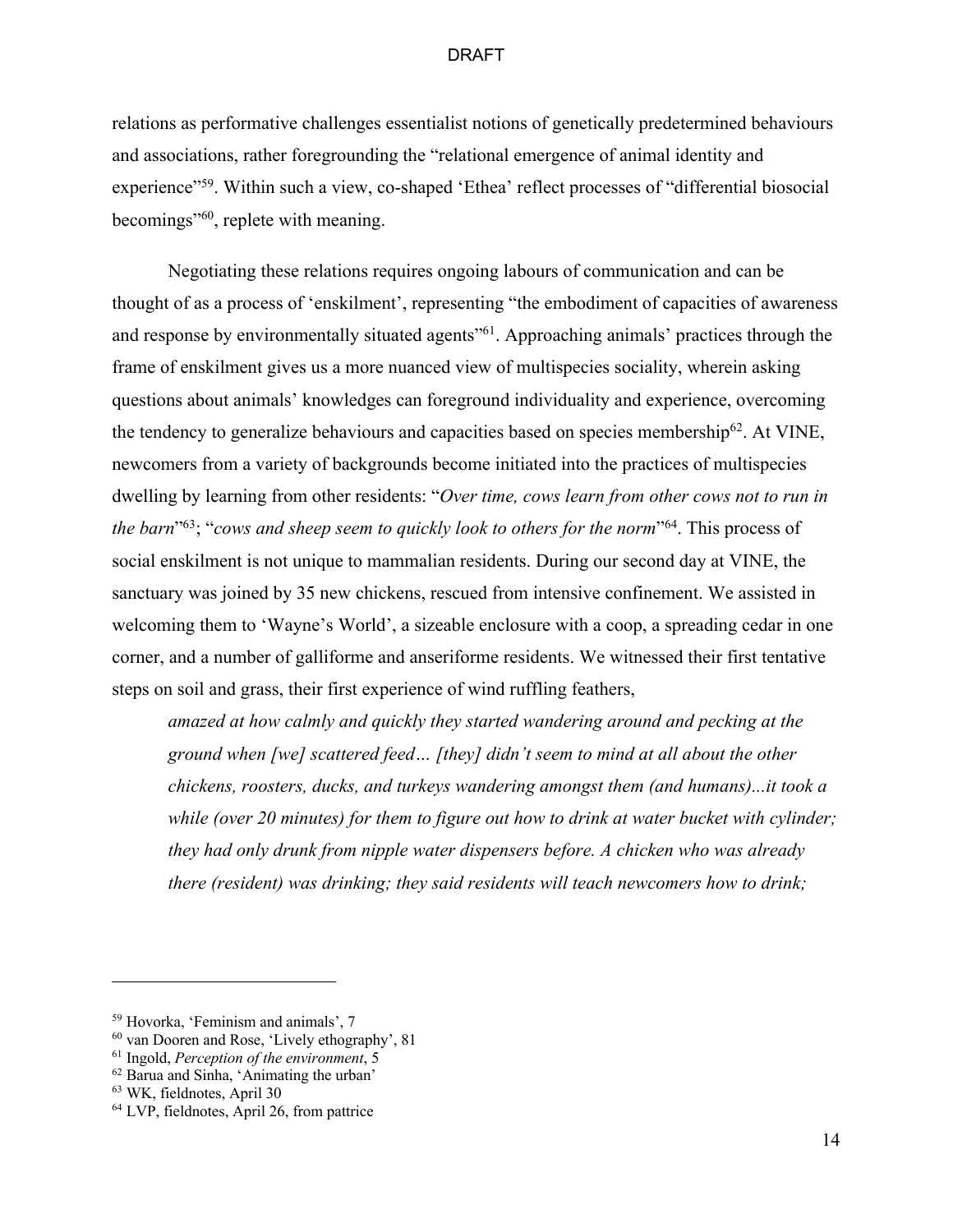*around 20 minutes later Agnes saw one drink, then a few minutes after there were [many]*. 65

The next day, a few of us brought them leafy greens:

*We started dropping piles, but they got spooked and walked briskly to congregate under a tree at the back corner… we worried that while a few of the braver hens had come out from under the tree to investigate the greens, most of them were still hanging back in a group… Cheryl said they may have not known what to do, never having foraged for greens before. She said the older residents would teach them, and that Fabio was a good teacher*. 66

Aside from gaining knowledges necessary for one's own livelihood, there are processes at work behind becoming enskiled in specific social roles. Roosters perform essential work in ensuring the safety of community-members, especially against avian predators:

*when you see them being vigilant, on the lookout for hawks and other predators, you see the purpose of their aggression, you see that it's rooted in compassion*. 67

Accurate warnings are more than instinctual drives, as individuals' abilities to discern possible threats improve with time and experience:

*A rooster was giving a loud alarm call and Cheryl said he was silly, it was a raven not a hawk. She said it was amazing they could tell the difference between turkey vultures and hawks, when she couldn't without her glasses. But sometimes they get fooled into thinking a raven is a hawk, especially the young roosters. (she also said sometimes depending on the angle of the sun the roosters, especially young ones, will mistake pigeons flying into the barn for hawks)*. 68

This emphasis on the fallibility of young roosters' judgement highlights that the proficiency of these birds as 'messengers' and 'bearers of intelligence'69 requires a semiotic enskilment:

<sup>65</sup> LVP, fieldnotes, April 26

<sup>66</sup> LVP, fieldnotes, April 27

<sup>67</sup> LVP, fieldnotes, April 28, from Kevin

<sup>68</sup> LVP, fieldnotes, April 27

<sup>69</sup> Abram, 'Discourse of the birds', 273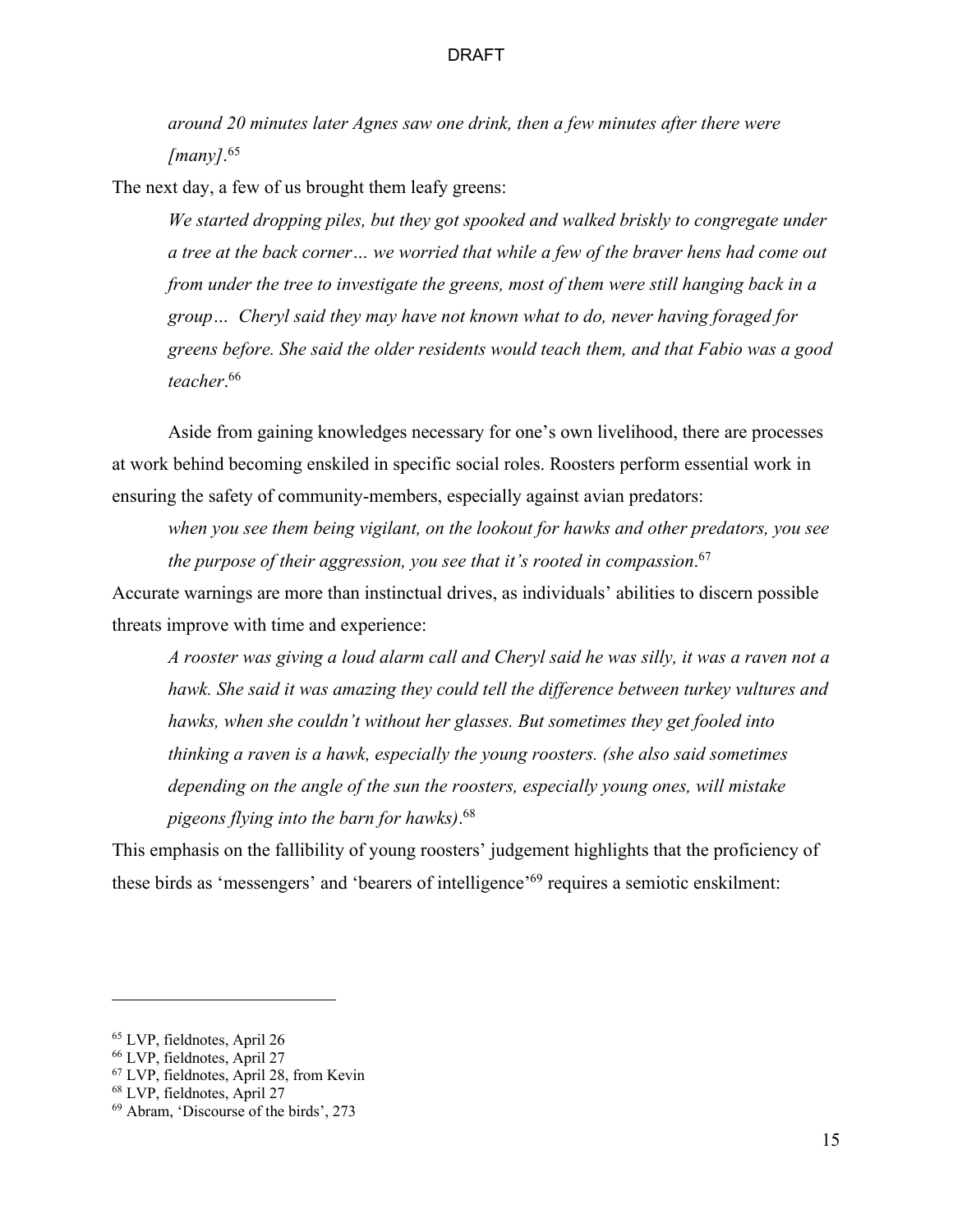becoming attuned, over time, as one learns to distinguish signs, shapes, and meanings through situated engagements in a lived environment<sup>70</sup>.

Cohabitations are negotiated through everyday embodied interactions and communications, as "it is through the activities of the embodied mind (or enminded body) that social relationships are formed and reformed"<sup>71</sup>. These are not always amicable, but emerge as moments of peace or commotion, curiosity or confrontation. Just as social dynamics are not fixed in time or space, so too do individual identities and relations emerge performatively, as one becomes guardian or beloved, sheep or alpaca. These negotiations entwine with roles and livelihood practices, and are not pregiven, or accidental, but take shape through processes of enskilment, wherein animals' knowledges reflect processes of becoming proficient foragers, communicators, and community-members, over time. Through these complex and diverse social relations, we can see the ways in which VINE's animal residents cultivate meaning and co-shape rich shared worlds.

The last two sections have endeavoured to articulate some of the ways in which we can acknowledge animals as inhabiting a world of meaning, counter to prevailing visions which have positioned them as 'poor in world'. We contend that attending to the meaning-making practices which underlie both negotiations of shared sociality and the inhabitation of a storied landscape opens up possibilities for cultivating new understandings of what it means to dwell with animal-Others in multispecies community. But how can we develop an understanding of multispecies community which both preserves animals' radical alterity and refuses utopic visions of coflourishing based on predefined characteristics rooted in human experience?

# **Towards a Conception of Multispecies Community: Being-With Animal-Others**

The question of "being-with" (*Mitsein*) is one that is fraught with conceptual difficulties when it comes to our relationship with animals. Traditional conceptions of community have not only been hostile to the inclusion of animals, but they have, in large part, been based on an untenable

<sup>70</sup> Ingold, *Perception of the environment*

<sup>71</sup> Ingold, *Perception of the environment*, 171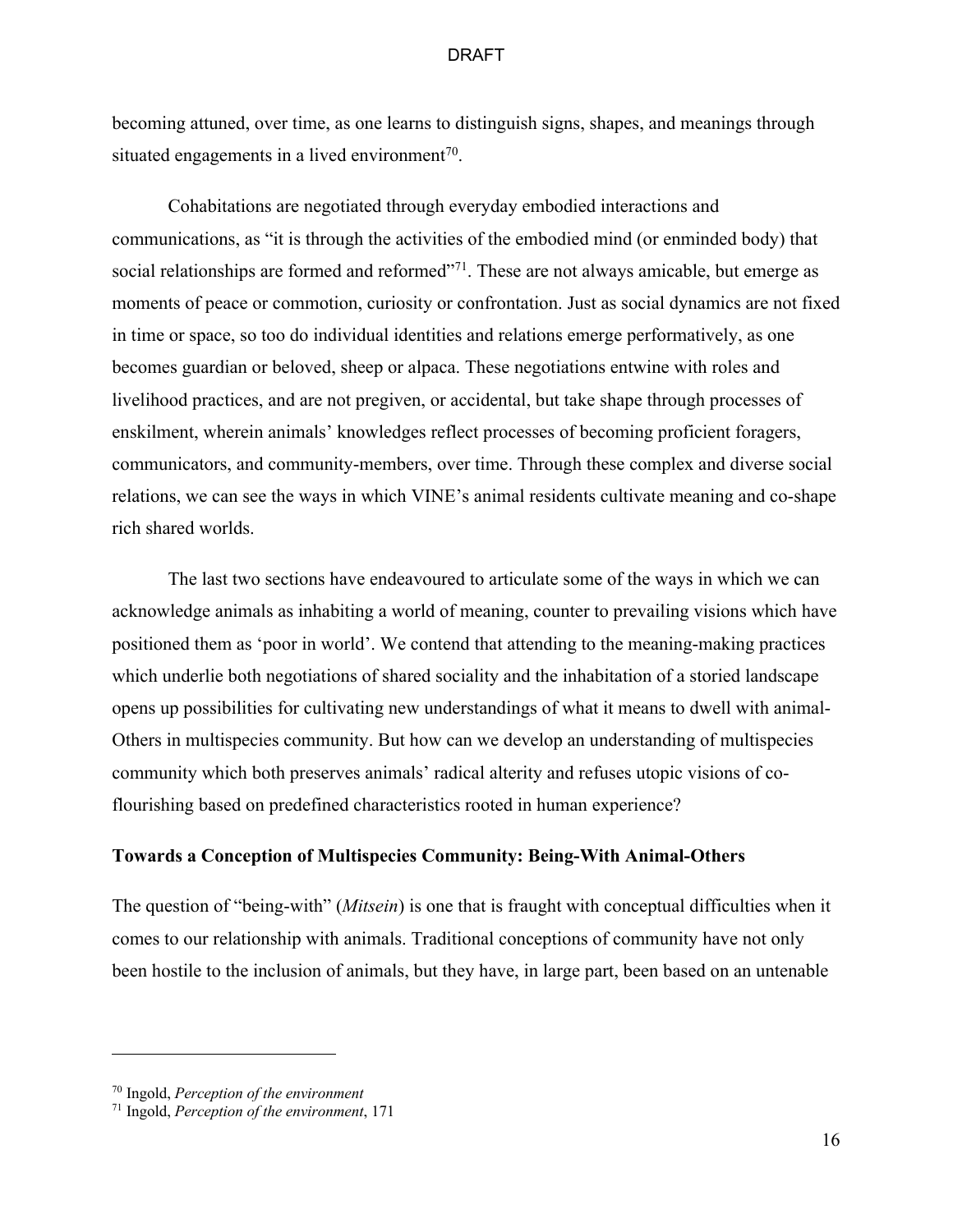dichotomy which has the exclusion of animals from the social lifeworld as its founding gesture.<sup>72</sup> Even in cases in which animals have been recognized as possessing a "world," they have been considered "poor in world" or as navigating a "self-centered world."73 While these conceptions are certainly an improvement over the view of animals as "worldless," their main function has been to reinforce the exclusion of animals from the social lifeworld in more sophisticated terms or to reinscribe animals within a hierarchical order at a lower stage of development or history. Complicating matters further, the dissolution of all communal bonds<sup>74</sup>, and the reification of meaning-making practices achieved by capitalism only exacerbates the ruthless instrumentalization of animals in the service of production.

Faced with the Scylla of exclusionary and hierarchical forms of community on one hand and the Charybdis of asymbolic capitalist exploitation on the other, the problem as we see it is one of identifying the conditions for the emergence of more-than-human communities within shared topographies of becoming. So far we have argued that both in the richness of their social relations and their storied experiences, the animals at VINE find themselves *in medias res*, always engaged with a world that continually comes into being around them and whose manifold constituents take on significance through their incorporation into the animals' life activity. In what follows we argue that, in non-alienated form, these meaning-making practices make possible a certain kind of multispecies community and, as long as this emergent community does not elide the alterity of animal-Others, it prefigures a shared world of meaning, one that is as unstructured and unsettling as it is promising.

# *Meaning-Making Practices: Community as Surplus*

 $72$  The paradigmatic example of this conception is the rational community. For Kant, membership in the Kingdom of Ends is based on the absolute worth of rational nature as an end in itself (*G* 4:429). Everything, for Kant, "has either a **price**, or a **dignity**" (*G* 4:434). That which has a "*market price*" admits of equivalence (and is therefore fungible), whereas what has dignity, "is elevated above any price, and hence allows of no equivalence": it cannot be measured against, or replaced with, something else "without...violating its sanctity" (*G* 4:434-5). Kant equates dignity with personality: "Thus morality and humanity, in so far as it is capable of morality, is that which alone has dignity [*Würde*]" (*G* 4:435). This consigns animals to the realm of price (*Preis*). Kant is notoriously clear in this regard: nonrational animals are *things*, subject to price, which exist as means for the fulfillment of our discretionary ends ("CBHH" 8:114; *G* 4:428; *VA* 7:127; *VE* 27:458-9).

<sup>&</sup>lt;sup>73</sup> See for example Heidegger, *Fundamental Concepts of Metaphysics*.

<sup>74</sup> Marx and Engels, *Manifesto of the Communist Party*, 475-476.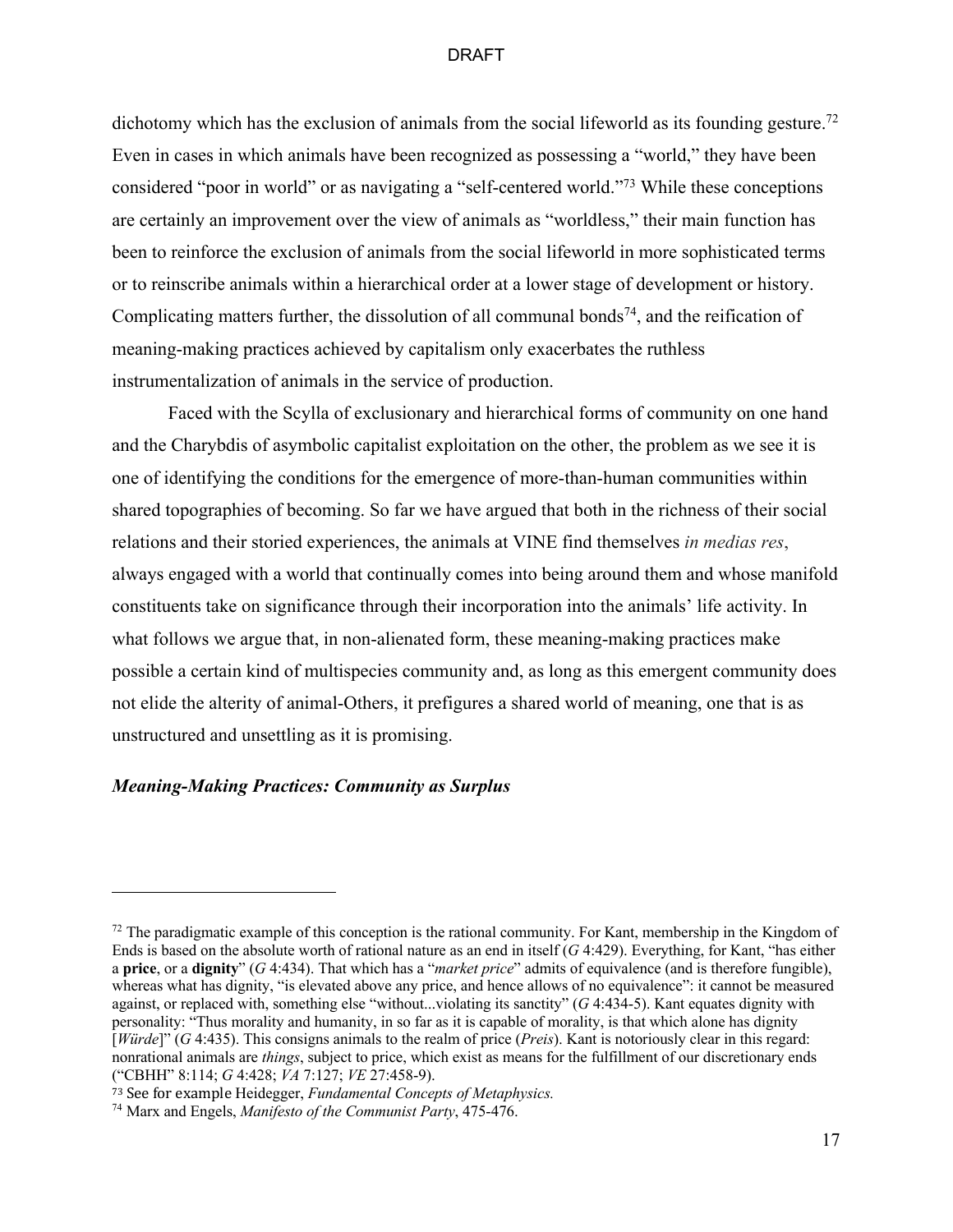In his discussion of dwelling, Ingold notes that the etymology of the German word "to build," *bauen*, has its origins in the Old English and High German *buan*, meaning "to dwell." The word "neighbour," i.e., one who dwells nearby, retains this meaning, but *buan* refers to the more expansive idea of living one's life on earth. Thus, the two meanings of *buaen*—to cultivate and to construct—were originally subsumed under the notion of dwelling. Ingold holds that, with time, the provenance of *bauen* is lost, and the word comes to be reserved exclusively for cultivation and construction: "Having forgotten how the latter activities are grounded in dwelling, modern thought then *rediscovers* dwelling as the occupation of a world already built"<sup>75</sup>.

This has important implications for our understanding of multispecies community. Community is to be located in the "dwelt in world." A conception of community which is constructed or built around specific characteristics (e.g., a language or conceptual framework) that individuals share is one that necessarily occludes the common lifeworld in which we dwell, since it "rediscovers" dwelling in a dichotomized world, which reinforces rather than challenges the human/animal distinction. By contrast, the dwelling in community is a community in dwelling—it is a community that emerges as an outgrowth of meaning-making practices: attunement, emplacement, enskillment, and narrative performativity. That is, the singular plural "I dwell, you dwell" is always a community-in-becoming. Unimpeded, it overflows its constituents, in the form of an "excess" or "surplus" of the non-alienated life activity of animals.

If, however, these meaning-making practices are alienated (i.e., distorted or impeded),  $76$ as they are for most domesticated animals whose physical and affective labour are harnessed for human ends, the possibility of an emergent community is foreclosed. If, on the other hand, there are conditions in which meaning-making practices are allowed to flourish in non-alienated form, then we can speak of "fertile sites" that are more conducive to the emergence of community, such as VINE.

# *The Enigma of Desire: Community as Impossibility*

<sup>75</sup> Ingold, *Perception of the Environment*, 185

<sup>76</sup> Bachour, "Alienation and Animal Labour"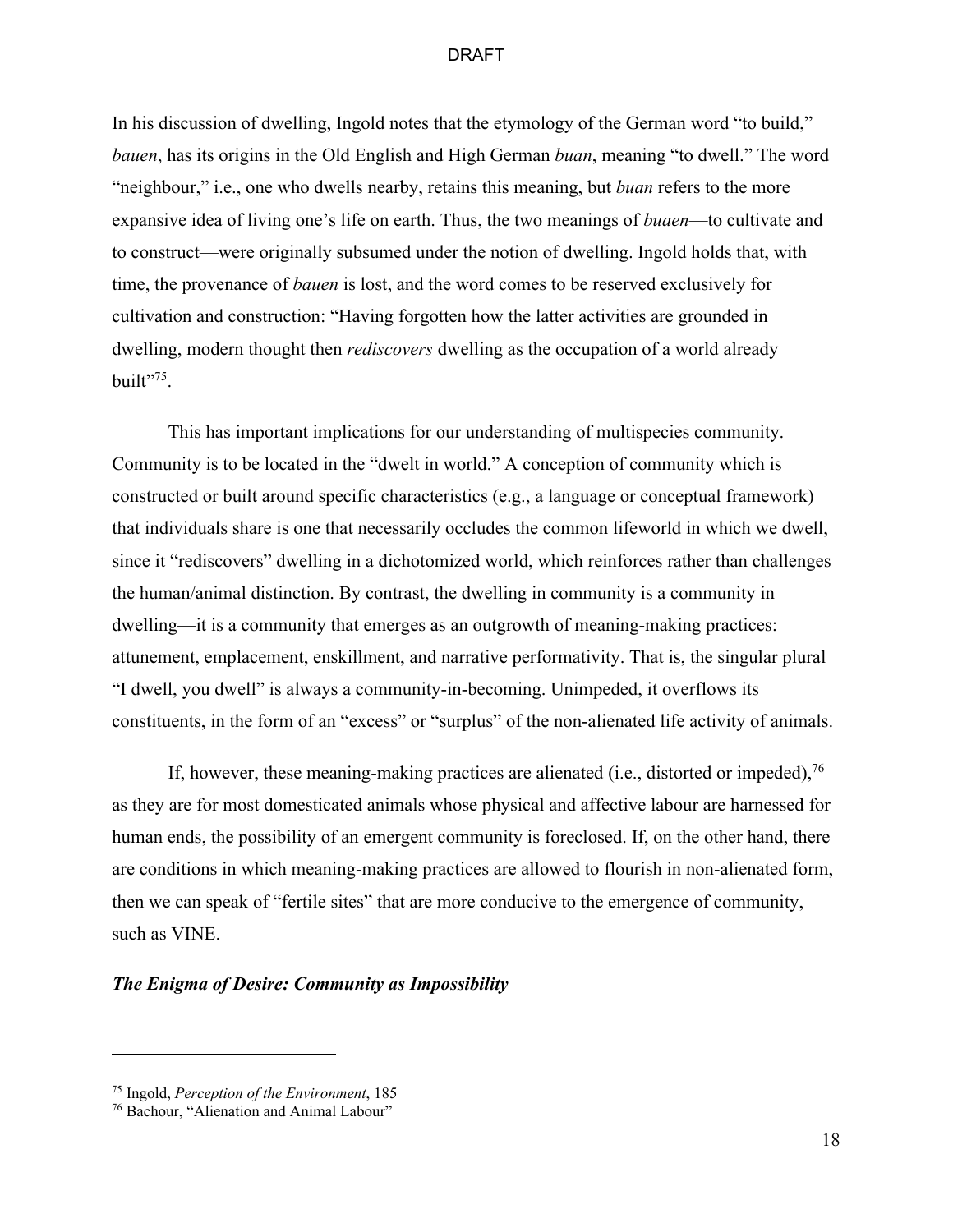In navigating this emergent community, a tension arises between our desire for recognition and the impossibility of locating our place in the desire of the animal-Other (and vice versa). In spite of our conscious disavowal, this tension resonates throughout our fieldnotes in the question: "What does the animal-Other want from me?"

One of Lacan's central insights is that "man's [sic] desire is the Other's desire"<sup>77</sup>. That is, the subject desires insofar as it experiences the Other as the site of an impenetrable or opaque desire. The subject cannot say what the Other's desire is or how they appear in the desire of the Other. The Other not only addresses us with an enigmatic desire; it also confronts us with the fact that we do not know what we really desire, with the enigma of our own desire. Lacan took this to be a function of language, but in a multispecies community, the "enigma of desire," as we shall see, is equally operative, if not more pronounced. Nor is discourse with the Other, as Alfonso Lingis reminds us, reducible to speech; it is first and foremost a process of "expos[ing] oneself to the other, the outsider…the alien…the victims and the excluded…the mad, the tortured, and the birds and the frogs. One enters into a conversation in order to become an other for the other"<sup>78</sup>. In what follows we look at three illustrations of this thesis from our time at VINE in the hopes of demonstrating that one of the conditions of emergent multispecies community is, paradoxically, the impossibility of community understood as the refusal to elide the alterity of the animal-Other.

*Greetings*: Upon our arrival at the sanctuary, we were cautious in approaching the animal residents and were met with many enthusiastic and warm greetings initiated by them. Nevertheless, our circumspection also bespoke an underlying ambiguity. Did a greeting by an animal resident indicate that we were welcome, cautiously welcome, a matter of curiosity, or indifference? Did the lack of a greeting indicate the opposite? What constituted a greeting to begin with? The field notes and reflections are filled with statements such as "*Many residents seemed to ignore us completely…Many others watched us (wary? Mildly curious? Bemused?) but did not approach. Most of the animals fall into this category. Do any of these responses constitute greeting?*"<sup>79</sup>. A similar uncertainty attended "non-greetings":

<sup>77</sup> Lacan, *Écrits*, 98, 181, 268, 279, 343, 693

<sup>78</sup> Lingis, 1994, 87-88

<sup>79</sup> SD, "Reflections" 1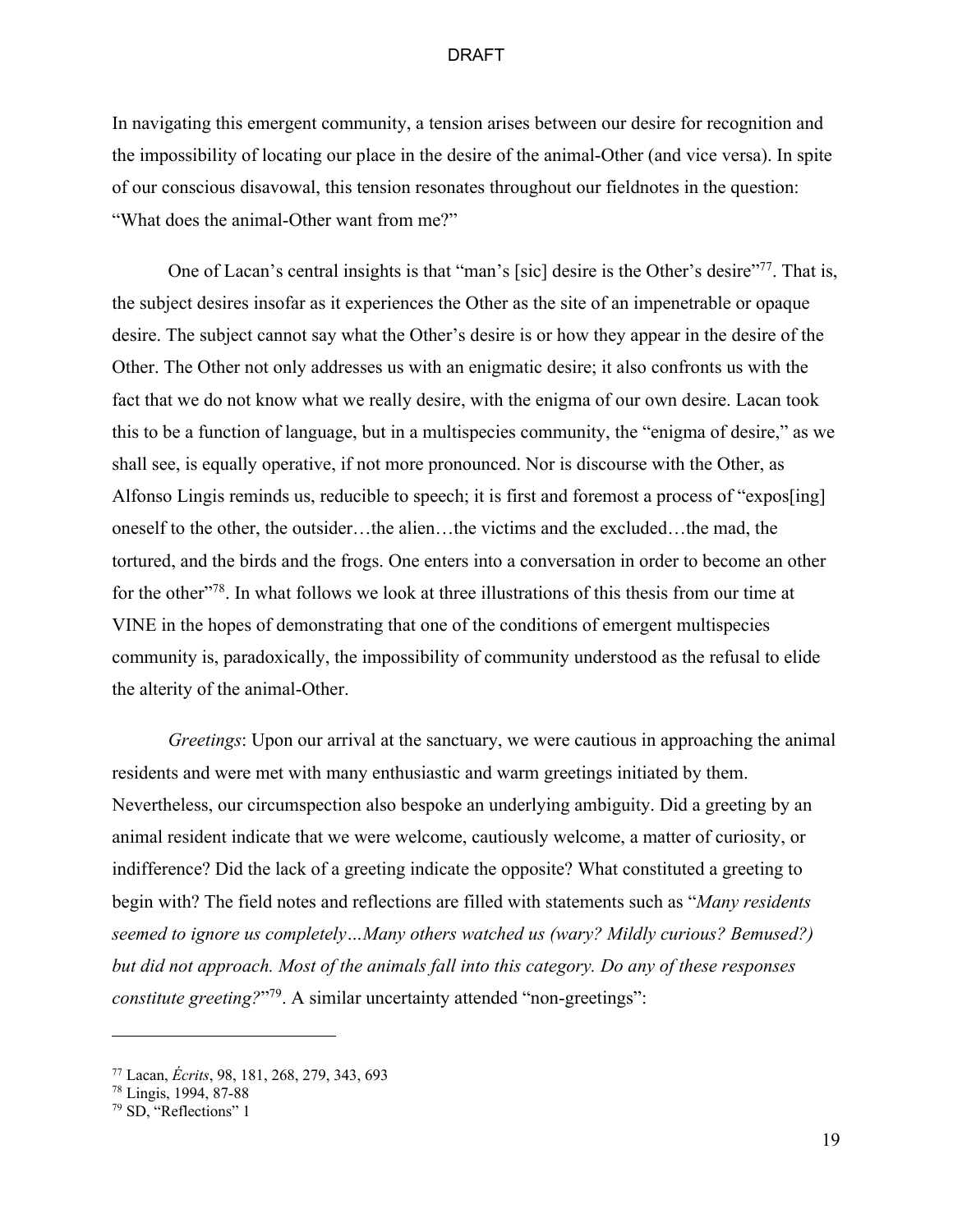*When the emus carefully monitored our approach each day, emitting their raptor-like vocalizations, was this a kind of watchful non-greeting? Or a kind of warning-greeting? … When some of the cows in the upper sanctuary kept an eye on us, but none approached us, was this also a kind of watchful non-greeting? … Were we simply projecting this lack of interest in us? (Assuming it to be the case because none of the cows approached us?) With the many animals who seemed not to greet us, is this because we simply failed to pick up on certain signals?*<sup>80</sup>

As researchers, a certain wariness with regard to interpretation is to be expected, especially in a multispecies environment, but this heightened cautiousness, we claim, is not reducible to a code of ethics. To greet another is to lay oneself open to the Other: "To address a…greeting to another is to expose one's ignorance, one's lacks, and one's destitution…[it] is to appeal to assistance to one non-symmetrical with oneself<sup>381</sup>. What accounts for this radical "asymmetry"? To the enigma of the desire of the animal-Other we can only respond with our own enigmatic desire (and vice versa), since our only assurance of meaning is a signifier that is always lacking. What provokes anxiety is the suspicion that the desire of the Other does not recognize us or, if it does, it recognizes us inadequately. Hence the desire of the Other always "puts me into question, interrogates me at the very root of my being"<sup>82</sup>.

*Human-Animal Interactions*: Our inability to determine an animal's intentions and the tendency for own conceptions and fears to colour our interpretations of our encounters meant that they remained intractably ambiguous.

When one of us (LVP) was approached by Maddox, a large, horned male cow, my bodily vulnerability stemming from my disability caused me to feel "apprehensive," "cautious," and "nervous" 83. I reflected that I "*need to be aware…that my fear or wariness…is probably going to be putting out a different energy to the animals than someone who is very comfortable and not afraid of that interaction*"84. Thus,

<sup>80</sup> SD, "Reflections" 1

<sup>81</sup> Lingis, 1994, 87

<sup>82</sup> Salecl, 2004, 25

<sup>83</sup> LVP, fieldnotes, April 25

<sup>84</sup> LVP, fieldnotes, April 25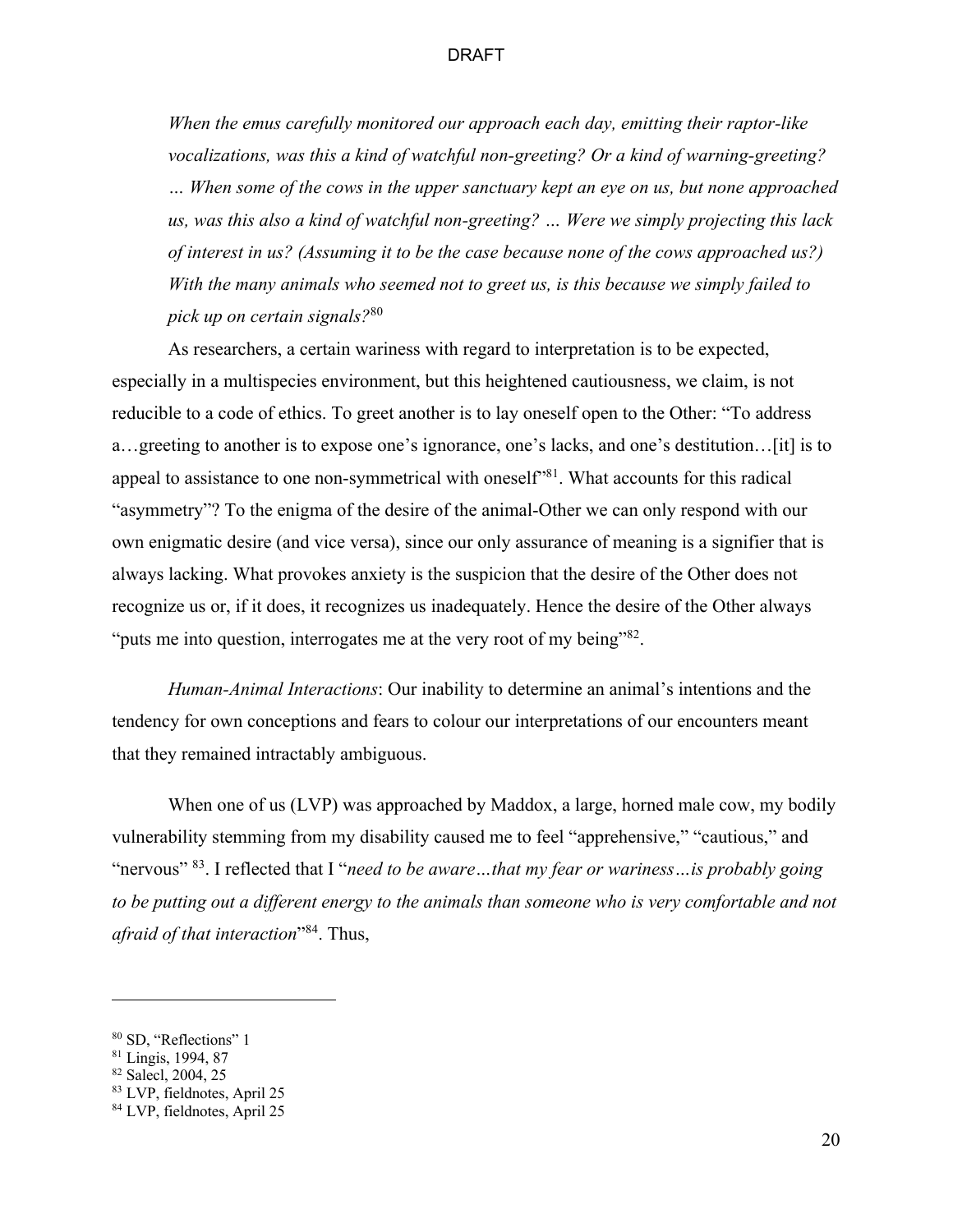*I really did, in the moment of being afraid, try to exude calm, and I just looked at him calmly and tried not to feel nervous, and it was fine, and he didn't approach more, he came within a few inches but no closer. And so whether he sensed my apprehension or not I'm not sure…*<sup>85</sup>

Of course, a degree of doubt is natural, especially upon first encountering an animal, but what is important to highlight is that the nature of the encounter, even retrospectively, remains largely opaque: What did Maddox want? Did he sense my apprehension and consequently change his mind? Did my nervousness colour my interpretation of the encounter? Reflecting on another incident with an Emu named Erhardt in which what the group initially perceived as a sign of aggression or hostility turned out to be one of hunger, I (LVP) conclude:

*my interpretation of the behaviour was based entirely on what I was being told, and my mind was fitting what I was seeing to what I was expecting. So in this way I feel like empirical observations are very limited and very dependent upon being provided with correct information to interpret*. 86

What does this disquiet with empirical observation point to? We do not mean to suggest that researchers can never arrive at empirically-informed insights into an animal's behaviour or that testimony cannot furnish us with an understanding of their motivations, but rather that there is always an impenetrable "remainder"; that behind the animal, even more so than the human, there always lurks a traumatic kernel, an unfathomable Otherness which we can never fully apprehend.

*Human-Animal Relationships*: During our visit to the sanctuary, one of us (OB) formed a strong bond with Hypatia, a "*friendly brown turkey who keeps following Omar around*"87. Even in our initial description of Hypatia, as we learned to tell her apart from the other turkeys, the language she inspired borders on the lyrical:

*[We] were learning to distinguish Hypatia from Cleopatra, carefully noting their unique features: Cleopatra's darker red (wattle/ dewlap) versus Hypatia's lighter pink; the way Cleopatra tended to stand with wings slightly spread/ fanned, with tips nearly touching the ground, whereas Hypatia tended to stand with wings tucked more tightly against her* 

<sup>85</sup> LVP, fieldnotes, April 25

<sup>86</sup> LVP, fieldnotes, April 25

<sup>87</sup> LVP, fieldnotes, April 28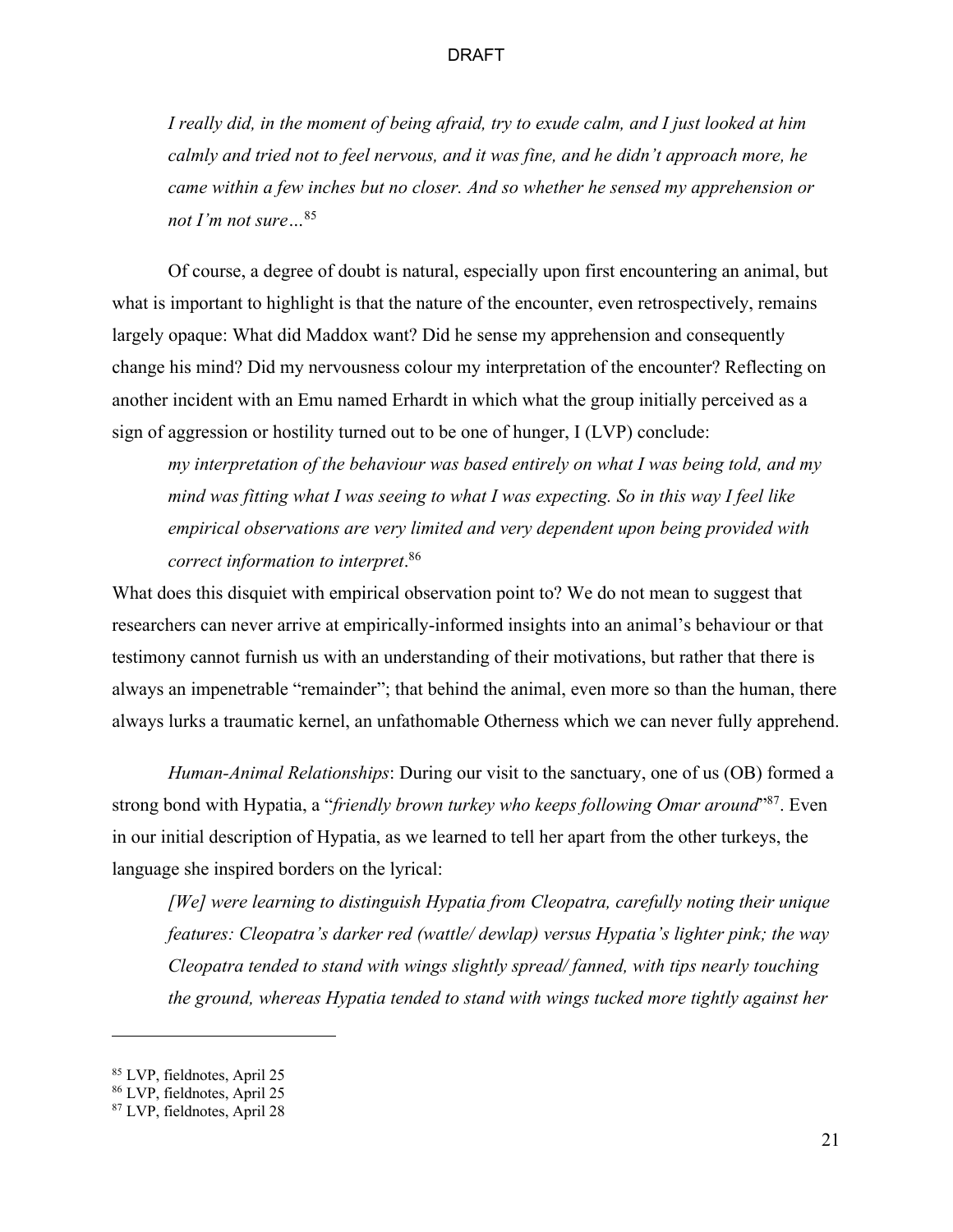*sides. Hypatia also had more/ larger light pink (caruncles) around her head and neck. While making these observations I noted the fine hairs covering the (snood) on her head, reminding me of a sundew flower, glinting in the sunlight. And just as I was observing her closely, I didn't lose sight of the fact that she was observing me back just as closely.*<sup>88</sup>

After the first preliminary visits to the sanctuary, I (OB) found myself spending the days almost exclusively with Hypatia. She would follow me around tirelessly as I walked by the barn or helped with the installation of a fence and sit beside me for long stretches of time in the central pasture as the midday sun warmed our bodies. My notes from the time reflect this languorous mien: "*Her features are not so stern / when your beloved / meets the vernal breeze /*  with half-closed eyes<sup>"89</sup>. At times she would rest her body against mine so closely, I could feel her breathing: "*She presses the soft swell of her body / against your thigh / her grey feathers shimmering / beneath your fingertips*"90.

What did it all mean? Did Hypatia share my fondness for our budding friendship? Was it a friendship to begin with? Was the poetic language with its amorous undertones a matter of irony or jest, playful, albeit not wholly insincere? Or did it point to an instantiation of *Mitsein*, giving rise to a new communal subject? For one, the boundaries were by no means clear:

*Hypatia came back repeatedly to see Omar. She would stand alongside him, at one point almost partially on his leg (he was sitting on the ground). He was stroking her and she closed her eyes partially, contentedly. She was doing a snapping/clicking with her beak (not sure if it was because she just ate or if she is communicating with us). She perked up, and got very curious, standing tall and eyeing Omar, then pecked at his tooth. He had to then establish firmer boundaries with her.91*

There were also reasons to doubt that Hypatia's actions constituted a friendship. Kevin mentioned that "*the three new turkeys are very affectionate; they tend to like human men more than women*<sup>"92</sup>. In fact, Hypatia tended to divide her time between myself and another male

<sup>88</sup> LVP, fieldnotes, April 28

<sup>89</sup> OB, "Epigrams" 4

<sup>90</sup> OB, "Epigrams" 4

<sup>91</sup> LVP, fieldnotes, April 28

<sup>92</sup> LVP, fieldnotes, April 27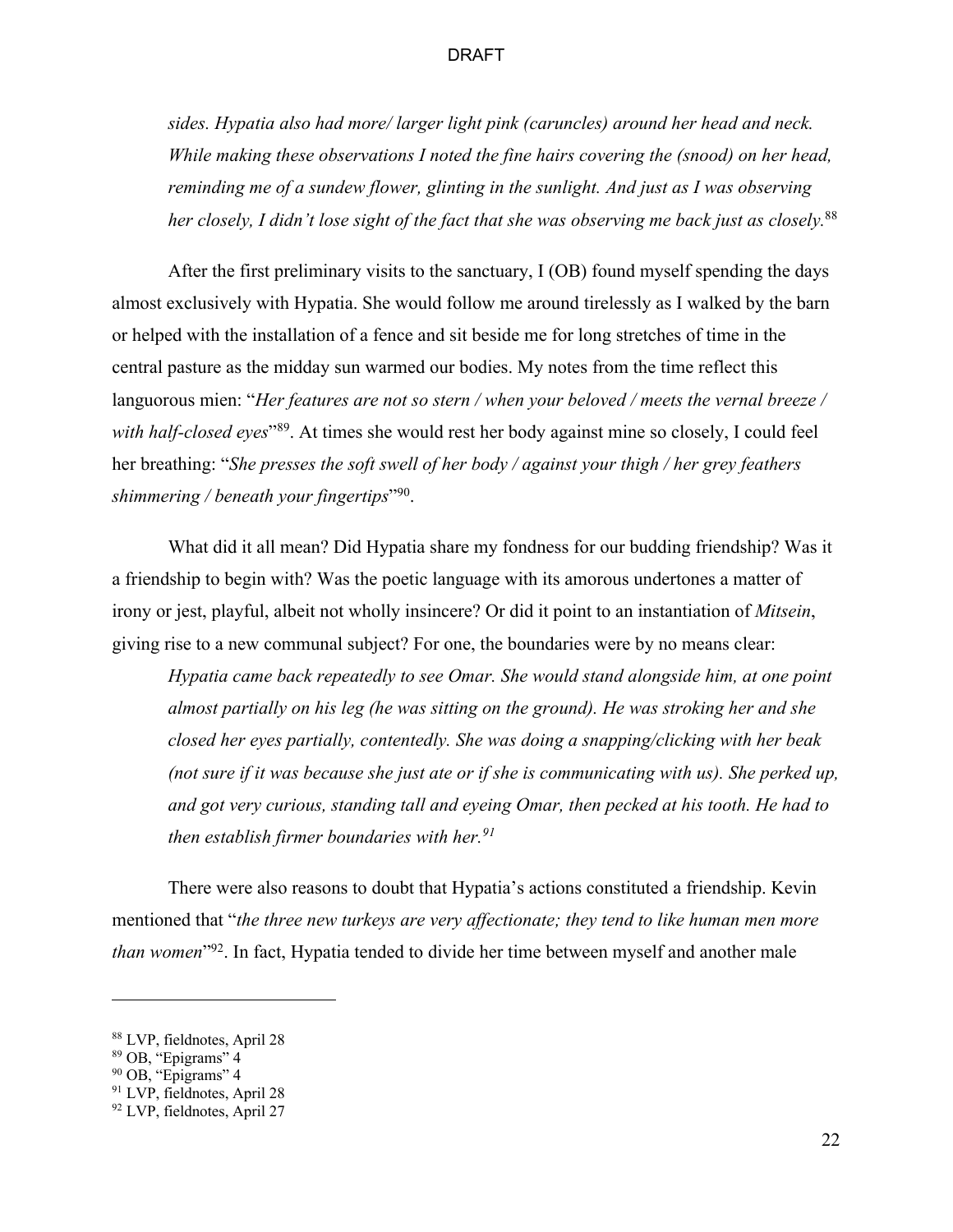researcher, resulting in some quips about our mutual jealousy. In addition, pattrice reminded the group that it was the turkeys' mating season and a number of the researchers had witnessed them "presenting" to different animal and human residents/visitors.

Could Hypatia's putative affections be reduced to mere biological instincts and drives? Although this is not our view, we also cannot rule out this possibility with certainty. These doubts are reflected in the researcher's notes: "*Sitting beside her in the sun-dappled field / your hand outstretched / grazing her neck / in quiet supplication*<sup>"93</sup>—in quiet supplication for what? For a community that "*happens to us*—question, waiting, event..."<sup>94</sup>.

The fundamental question of desire in a multispecies context is not "What do we want?" but "What do animal-Others want from us? What do they see in us? What are we for them?" The animals' desire not only hystericizes us in its radical Otherness, but it is also an enigma for the animals themselves. If this is correct, the temptation to be resisted is the ethical domestication of the animal-Other, the reduction of the animal-Other to our mirror-image. Thus, we should be wary of conceptions of community that elide the radical Otherness of animals and reduce them to the totality of the Same.

We discover the possibility of community when, confronted with the desire of the Other, we experience the *impossibility* of communion, since we come face to face with that which cannot be appropriated, represented, or subsumed. It is precisely because we do not recognize ourselves in the desire of the Other that this radical alterity, by calling us outside ourselves, inaugurates the possibility of community.

# *Two Illustrations of Emergent Community*

If utopic conceptions of co-flourishing based on predefined characteristics are to be avoided, what kind of community emerges in the form of a surplus when complex meaning-making practices are allowed to flourish, and we remain fully responsive to the alterity of animal-Others? We adduce two illustrations of how VINE provides the opportunity for the emergence of a

<sup>93</sup> OB, "Epigrams" 4

<sup>94</sup> Nancy, *The Inoperative Community*, 11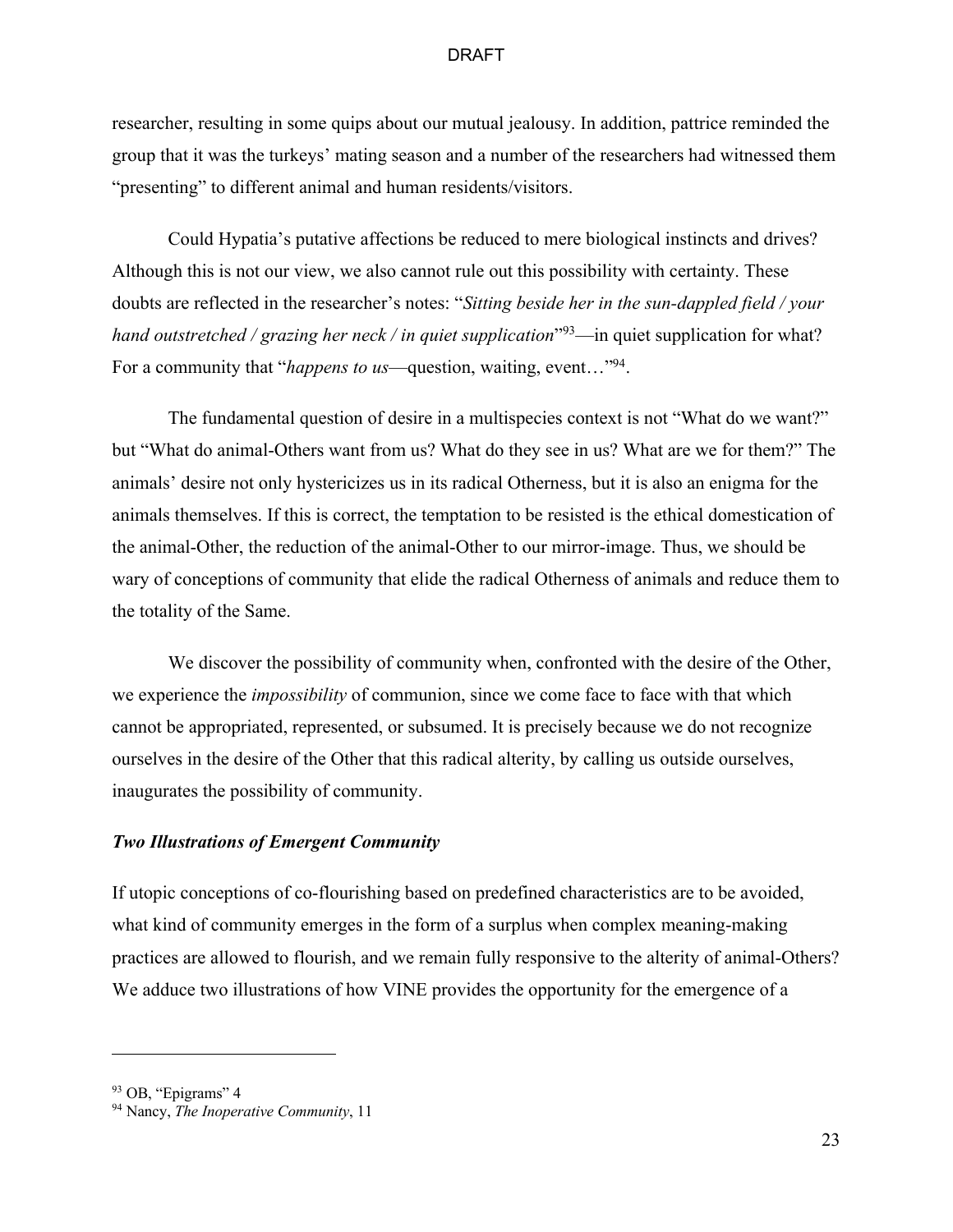multispecies community that occurs spontaneously, manifesting itself in "the possibility beyond any utilitarian gain—of *being-together* that [gives] back to all the right to equality in fraternity [sic]<sup>"95</sup>, and admits of an uncanny innocence in the first example, and a corrupting exuberance of life in the second.

On our first day at the sanctuary, pattrice was giving us a tour of the lower sanctuary when it began to rain. To escape the torrent, we stepped inside a large chicken coop as she continued relaying the history of VINE. Slowly, as if summoned by the dulcet pitter-patter, the chickens began to fill the coop, huddling beside us, their bodies pressed artlessly against ours: "*Caught in the downpour / the history of the sanctuary / you take refuge among the chickens*"96. We had just arrived at the sanctuary, and yet we were overcome with a sense of community, nebulous and ineffable, tinged with a mournful innocence, huddled together, however briefly, taking shelter from the rain.

A testament to the fact that community can emerge as a "project without a project"<sup>97</sup> from a constellation of differing circumstances is "Hannaford Day," which takes place weekly:

*[A]fter lunch it was 'Hannaford Day' where in the morning [the store] dropped off a truck of produce they couldn't sell. I hadn't noticed but others said the residents had known that it was Hannaford Day and knew there were bins in the fenced area around the house and what that means. When we came back after lunch we spent around 45 minutes distributing food to the animals. We threw whole potatoes, zucchini, oranges, cauliflower, tomatoes, etc. as well as opening and dumping containers of cut fruits and veggies (cantaloupe, watermelon, carrots, celery).*<sup>98</sup>

Here, the notion of an emergent community assumes the form of a corrupting exuberance of life: Buffeted by the heedless rain, the animals gathered around the fenced area, with cows at the vanguard as we threw fruits and vegetables, reckless hands extending oversized crops, their

<sup>&</sup>lt;sup>95</sup> Blanchot, *The Unavowable Community*, 29-31

<sup>96</sup> OB, "Epigrams" 3

<sup>97</sup> Blanchot, *The Unavowable Community*, 29-31. See also Nancy, *The Inoperative Community*; Agamben, *The Coming Community*; and Esposito, *Communitas: The Origin and Destiny of Community.*

<sup>98</sup> LVP, fieldnotes, April 27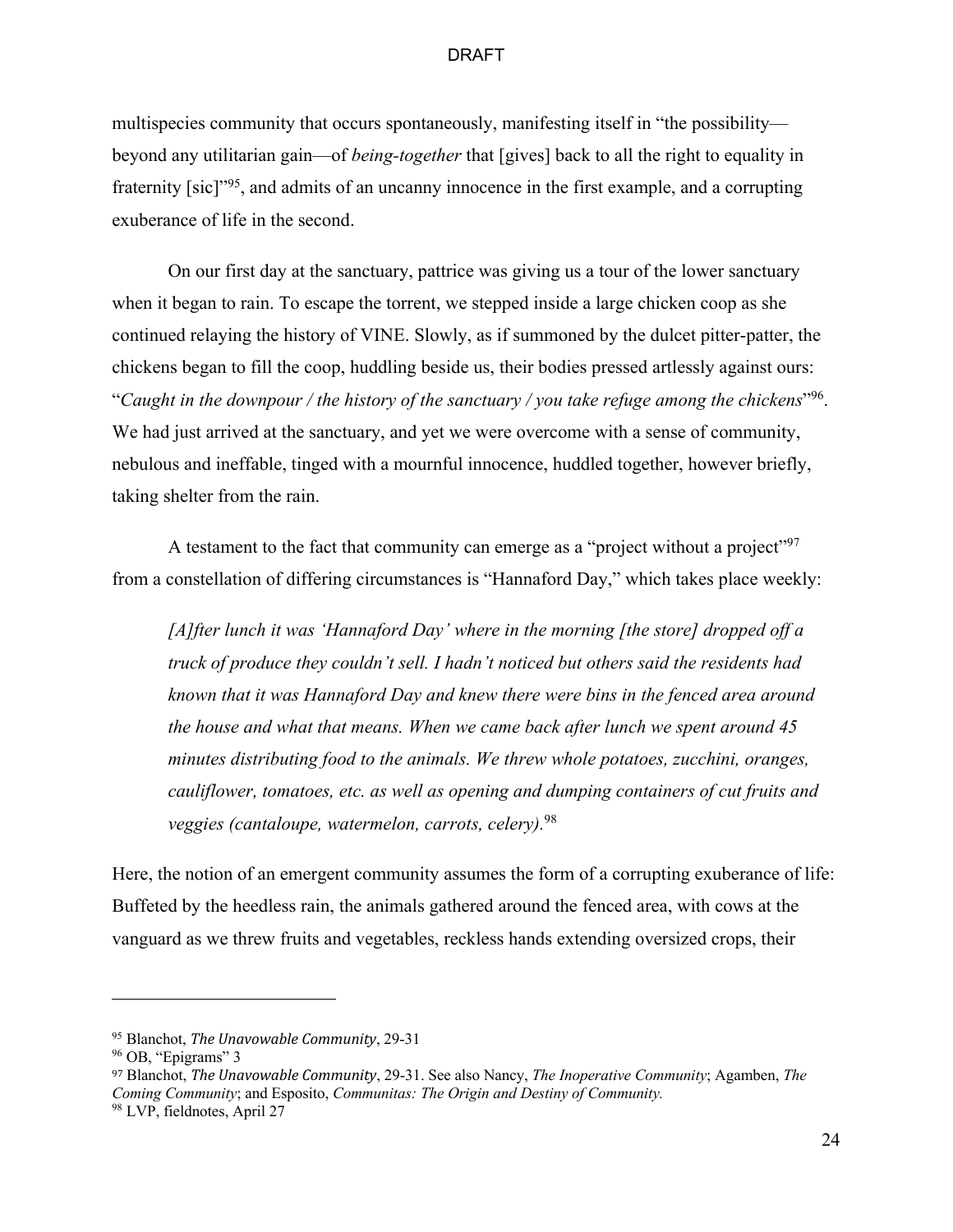tongues outstretched, long and coiling, necks straining over the makeshift fence, keeping an eye out for their favourite repasts, "*a freegan banquet / the animal-revellers prefer the sweet fruits / tongues as coarse as sandpaper*<sup>"99</sup>, smaller animals weaving in between hooves and feet, miraculously unharmed, chickens under tables collecting rinds, ducks darting beneath the trellis, sheep joining the fray, alpacas looking on from a distance, the rain pouring down, peals of laughter and commentary on which fruits are prized above all others, somnambulant bodies moving back and forth, from the containers to the fence, from the fence to the containers, in the thrall of a primordial rhapsody, animals traversing the length of the enclosure in search of palatable delight, maneuvering to and fro, jostling, exchanging positions, a Dionysian kineticism, "*maenads dancing in the rain / a corybantic animal joy*"100, the aftermath of the bacchanalian frenzy, a spectacular fugue, empty containers, heaving bulks, a soporific calm, the soft earth, animals milling about, stealth foragers, a gentle mizzle, unpopular victuals left untouched, buried in the mud, muscles aching, the crowd dispersing, acedia, hebetude, languor, "*the ground strewn with half-eaten food / a pleasurable exhaustion settles over the participants*"101.

Excess, frenzy, expenditure—community.

# **Multispecies Worldings beyond Sanctuaries?**

Our research and reflections above have been limited to VINE, which is only one multispecies community. Like the limits and boundaries of VINE, multispecies community remains undefinable. The permeable boundaries here engender interactions and relations between its permanent residents and wild animal-Others who visit or live nearby, alluding to communities yet to come or yet to be understood. If the fertile conditions at VINE that continuously facilitate the growth and emergence of complex intra- and interspecies stories and relations are always already in existence everywhere in our shared worlds, and fluctuating in their resistance against dominant human conceptions and control over the lives of animal-Others, then the implications of the worldings we have examined at VINE should be at once unfixed, unsettling, and promising.

<sup>&</sup>lt;sup>99</sup> OB, "Epigrams" 4

 $100$  OB, "Epigrams" 4

<sup>&</sup>lt;sup>101</sup> OB, "Epigrams" 4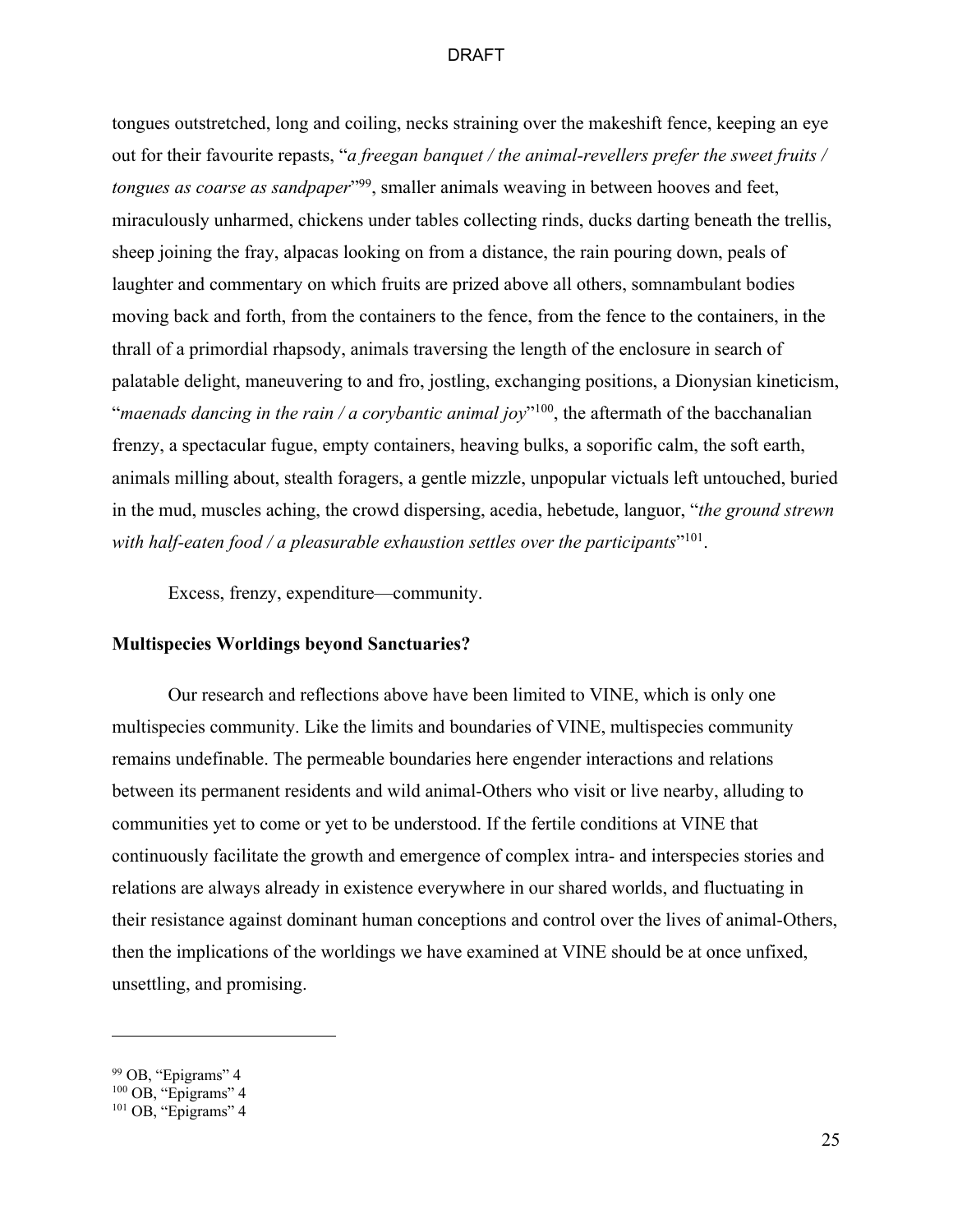# **REFERENCES**

Abram, David. "The discourse of the birds." *Biosemiotics* 3, no. 3 (2011): 263-275.

- Acampora, Ralph. *Corporal compassion: Animal ethics and philosophy of body*. Pittsburgh: University of Pittsburgh Press, 2006.
- Barua, Maan. "Bio-geo-graphy: landscape, dwelling, and the political ecology of humanelephant relations." *Environment and Planning D: Society and Space* 32, (2014): 915- 934.
- Barua, Maan, and Anindya Sinha. "Animating the urban: an ethological and geographical conversation." *Social & Cultural Geography* 20, no 8 (2017): 1160-1180.
- Bekoff, Marc. *The emotional lives of animals: A leading scientist explores animal joy, sorrow, and empathy—and why they matter*. San Francisco: New World Library, 2010.
- Belcourt, Billy-Ray. "Animal bodies, colonial subjects: (Re)locating animality in decolonial thought*.*" *Societies* 5, no 1 (2015): 1-11.
- Blanchot, Maurice. *The Unavowable Community*. Translated by Pierre Joris. New York: Station Hill Press, 1988.
- Blattner, Charlotte, Sue Donaldson, and Ryan Wilcox. (forthcoming). "Animal Agency in Community: A Political Multispecies Ethnography of VINE Sanctuary." *Politics and Animals.*
- Brigstocke, Julian, and Tehseen Noorani. "Posthuman attunements: Aesthetics, authority and the arts of creative listening." *GeoHumanities* 2, no. 1 (2016): 1-7.
- Buchanan, Brett. *Onto-Ethologies: The Animal Environments of Uexkull, Heidegger, Merleau-Ponty, and Deleuze*. New York: Suny Press, 2008.
- Calarco, Matthew. *Zoographies: The question of the animal from Heidegger to Derrida*. New York: Columbia University Press, 2008.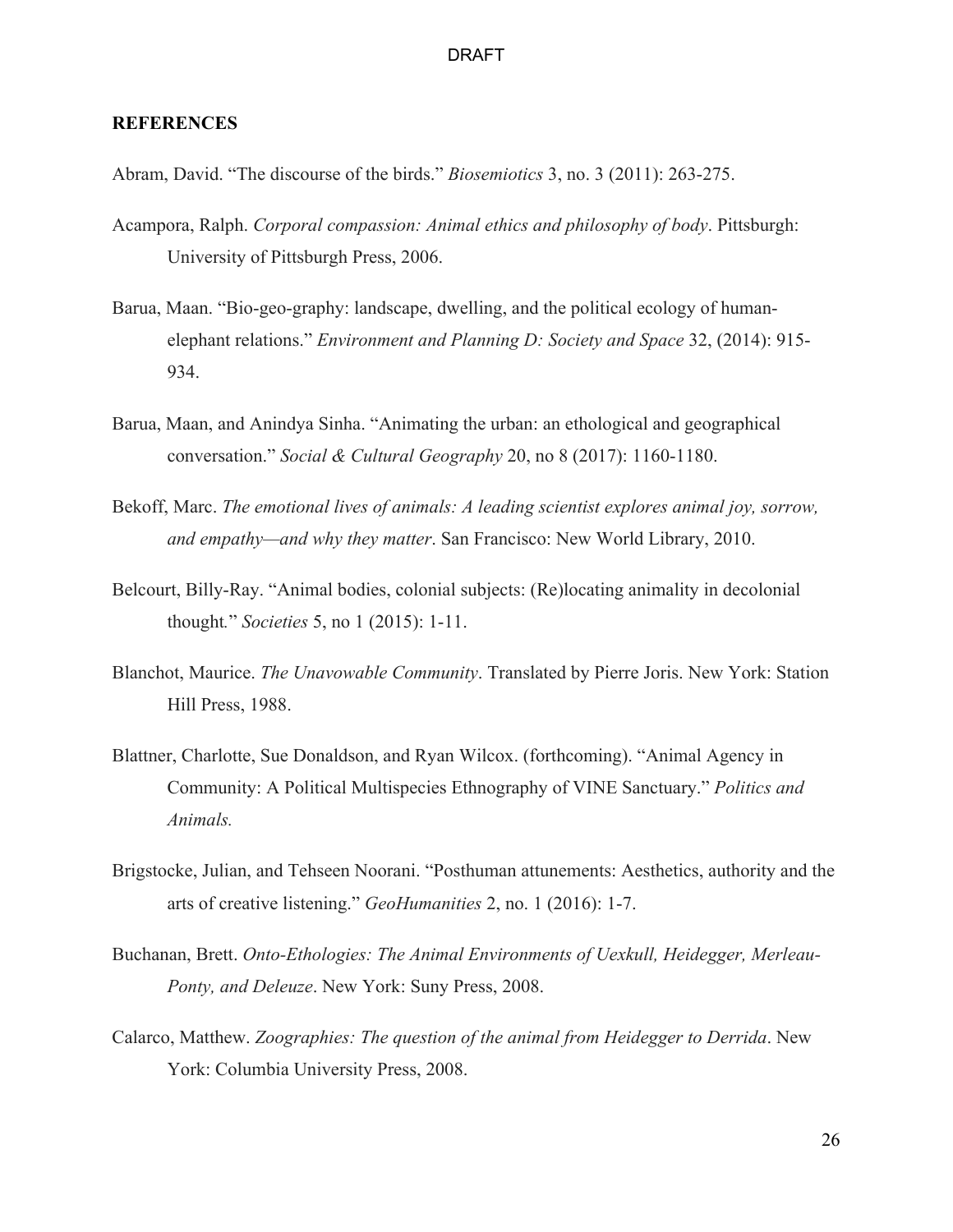- Crist, Eileen. *Images of Animals: Anthropomorphism and Animal Mind*. Philadelphia: Temple University Press, 1999.
- Donaldson, Sue and Will Kymlicka. "Farmed animal sanctuaries: The heart of the movement? A socio-political perspective." *Politics and Animals* 1 (2015): 50-74.
- Esposito, Roberto. *Communitas: The Origin and Destiny of Community*. Translated by Timothy Campbell. Stanford: Stanford University Press, 2010.
- Fuentes, Agustín. "Naturalcultural encounters in Bali: Monkeys, temples, tourists, and ethnoprimatology." *Cultural Anthropology* 25, no. 4 (2010): 600-624.

Haraway, Donna. *When Species Meet*. Minneapolis: University of Minnesota Press, 2008.

- Heidegger, Martin. *The Fundamental Concepts of Metaphysics: World, finitude, solitude*. Translated by William McNeill and Nicholas Walker. Indiana: Indiana University Press, 1995.
- Hovorka, Alice J. "The gender, place and culture Jan Monk distinguished annual lecture: Feminism and animals: exploring interspecies relations through intersectionality, performativity and standpoint." *Gender, Place & Culture* 22, no 1 (2015), 1-19.
- Ingold, Tim. *The perception of the environment*. London, UK: Routledge, 2000.
- Johnston, Catherine. "Beyond the clearing: towards a dwelt animal geography." *Progress in human geography* 32, no. 5 (2008): 633-649.
- Kant, Immanuel. [*VA*] *Anthropology from a Pragmatic Point of View*. Ed. and trans. Robert B. Louden. Introduction. Manfred Kuehn. New York: Cambridge University Press, 2006.
- ---. ["CBHH"] "Conjectural Beginning of Human History." Trans. Allen Wood. *Anthropology, History and Education*. Ed. Günter Zöller and Robert B. Louden. New York: Cambridge University Press. 160-75.

---. [*G*] *Groundwork of the Metaphysics of Morals*. Revised Edition. Ed. and trans. Mary Gregor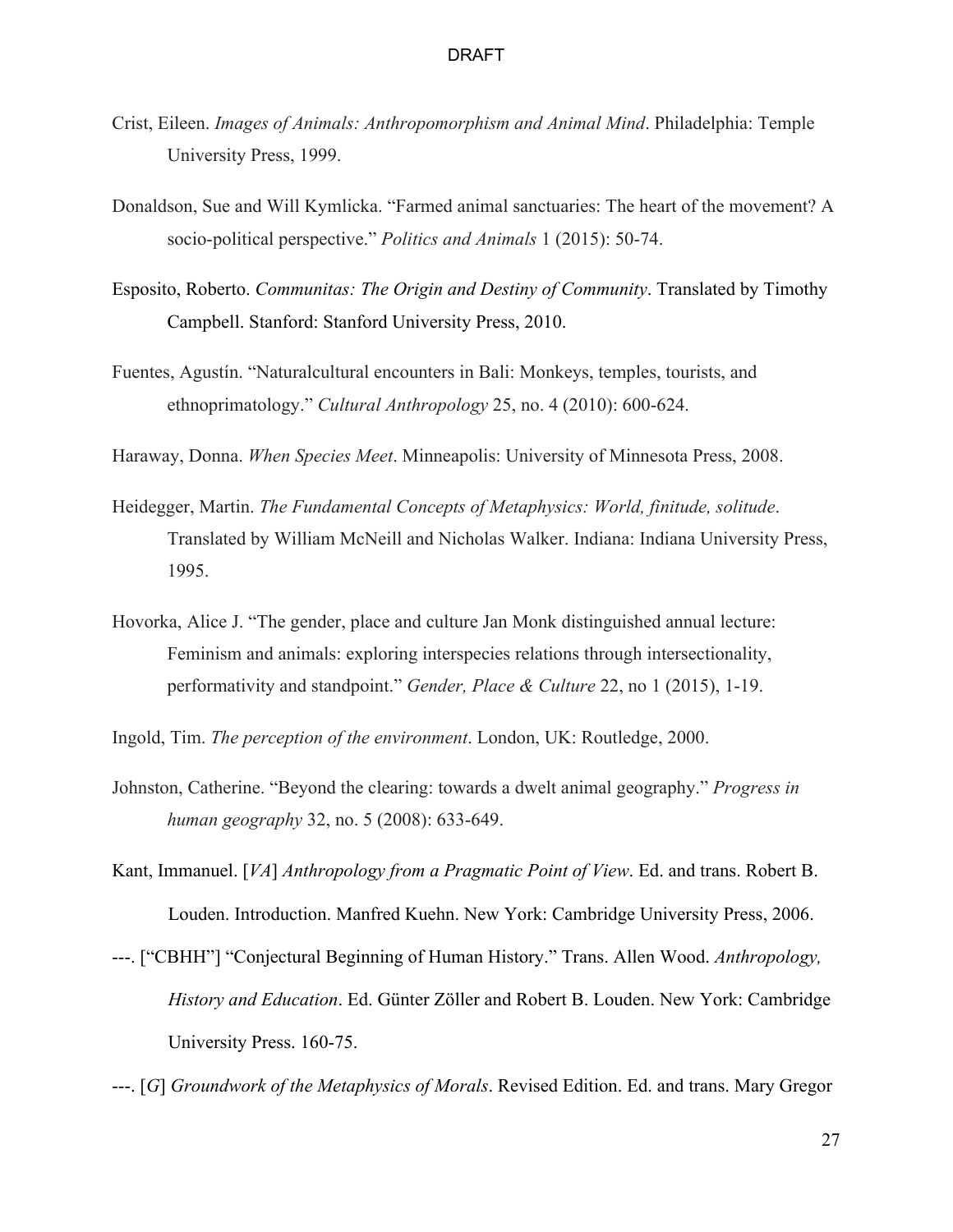and Jens Timmermann. Introduction. Christine M. Korsgaard. New York: Cambridge University Press, 2012.

- ---. [*VE*] *Lectures on Ethics*. Trans. Peter Heath. Ed. Peter Heath and J. B. Schneewind. New York: Cambridge University Press, 1997.
- Kiley-Worthington, Marthe. "The mental homologies of mammals. Towards an understanding of another mammals world view." *Animals* 7, no. 12 (2017): 87.
- Kirksey, S. Eben, and Stefan Helmreich. "The Emergence of Multispecies Ethnography." *Cultural Anthropology* 25, no. 4 (2010): 545-76.
- King, Barbara J. *How animals grieve*. Chicago: University of Chicago Press. 2003.
- Lacan, Jacques. *Écrits*. Translated by Bruce Fink. New York: W. W. Norton & Company, 2006.
- Lestel, Dominique, Jeffrey Bussolini, and Matt Chrulew. "The Phenomenology of Animal Life." *Environmental Humanities* 5 (2014): 125-48.
- Lingis, Alphonso. *The Community of Those Who Have Nothing in Common*. Indianapolis: Indiana University Press, 1994.
- Lorimer, Hayden. "Herding memories of humans and animals." *Environment and Planning D: Society and Space* 24, no. 4 (2006): 497-518.
- ---. *The Inoperative Community*. Translated by Peter Connor. Minneapolis: University of Minnesota Press, 1991.
- Marx, Karl and Friedrich Engels. *Manifesto of the Communist Party* [1848]. *The Marx-Engels Reader*. 2nd ed. Ed. Robert C. Tucker. New York: W. W. Norton & Company, 1978. 469- 500.
- Pachirat, Timothy. "Sanctuary". In *Critical terms for animal studies*, edited by Lori Gruen, 337- 355. Chicago: University of Chicago Press, 2018.

Salecl, Renata. *On Anxiety*. New York: Routledge, 2004.